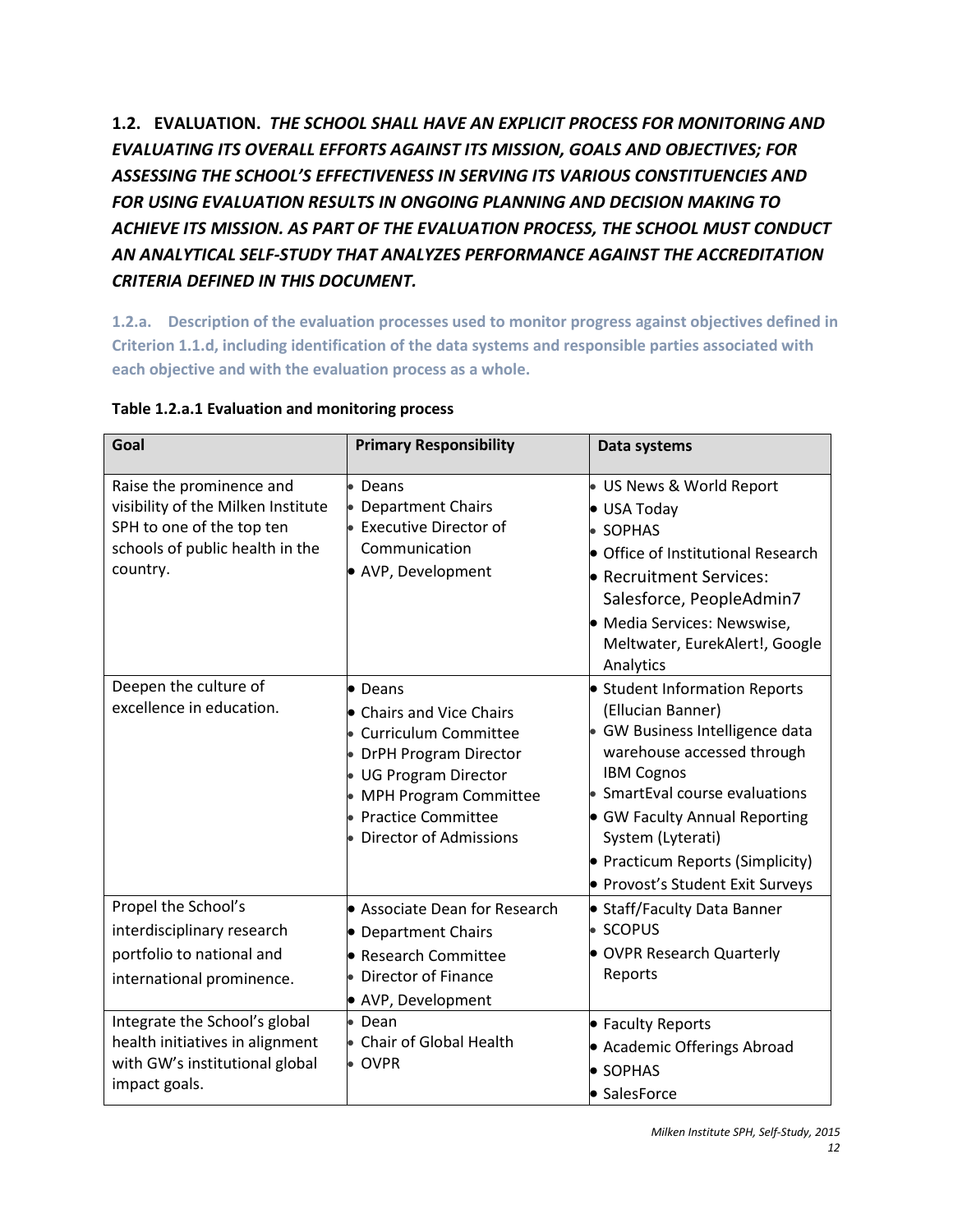| Table 1.2.a.1 Evaluation and monitoring process, (continued)                             |                                                                                                                      |                                                                                      |  |  |  |  |
|------------------------------------------------------------------------------------------|----------------------------------------------------------------------------------------------------------------------|--------------------------------------------------------------------------------------|--|--|--|--|
| Goal                                                                                     | <b>Primary Responsibility</b>                                                                                        | Data systems                                                                         |  |  |  |  |
| Leverage health policy expertise<br>to impact policies and improve<br>public health.     | Dean<br>Chair of HPM<br><b>•</b> Executive Director of<br>Communication                                              | Lyterati<br><b>SCOPUS</b><br>Events tracking<br>٠                                    |  |  |  |  |
| Be at the forefront of GW<br>institutional initiatives on<br>citizenship and leadership. | AVP, Development<br>Deans<br>$\bullet$<br>Department Chairs<br><b>Executive Committee</b><br><b>Ethics Committee</b> | • Faculty Reports<br>• Policy Research Grants<br>• Faculty Recognition               |  |  |  |  |
| Increase financial strength.                                                             | Director of Finance<br>• Dean and Sr. Associate Dean<br>AVP, Development<br><b>Executive Committee</b>               | Financial Reports (Banner,<br>McBud)<br><b>Banner</b><br><b>SOPHAS</b><br>SalesForce |  |  |  |  |

The Dean, in collaboration with the Senior Associate Dean, has monitored the progress made toward the School's goals and objectives as well as the strategic plan. In July of every year, the Dean provides an annual performance review to the Provost covering a number of bases, including the GW Strategic Plan, the SPH Strategic Plan, and a number of specific goals related to the university campaign and values. Twice annually, the Dean reviews the progress toward implementation of the Strategic Plan at SPH Faculty Assembly meetings. Each fall the SPH presents a public annual report that highlights a number of aspects of its progress. Most recently, progress reports and updates were presented during the Faculty Assembly meetings (or in one case a special State of the School address) in March 2014, December 2014, March 2015, and September 2015; where leadership and faculty were welcomed to provide commentary on these results. The SPH Dean's Council has been updated several times, most notably in April 2012 and September 2014. Previously the SPH was invited to brief the Board of Trustees Medical Center Committee on these same issues; we sought input from them at an early stage in the process, in May 2012. The most recent date for one of these reports was February 2014. Moving forward, the goals and objectives will continue to be monitored on a semiannual basis by the executive administrative and academic leadership of the school.

**1.2.b.Description of how the results of the evaluation processes described in Criterion 1.2.a. are monitored, analyzed, communicated and regularly used by managers responsible for enhancing the quality of programs and activities.**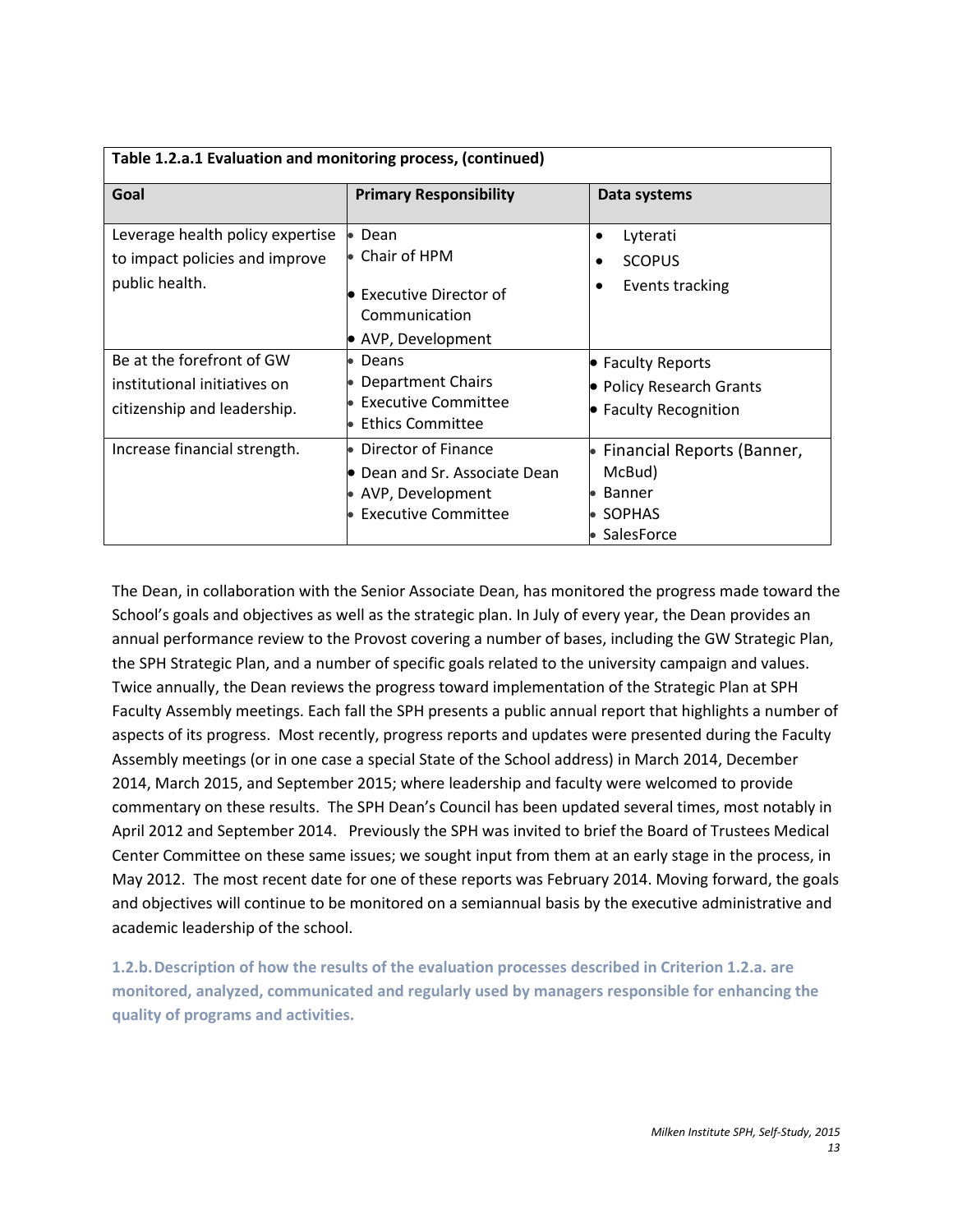#### **1. Departmental Level**

Each department has a curriculum committee that meets monthly to review program and course offerings, programmatic goals, student concerns and other issues. Program goals and curricular maps are reviewed annually. Departmental chairs review course evaluations as they become available and establish a plan to improve instruction and student experiences accordingly. The Chairs also monitor progress.

All departments have monthly faculty meetings to discuss strategic initiatives, student concerns, research opportunities and instructional offerings. Some departments also conduct annual strategic planning retreats. Every five to seven years, each department undertakes a comprehensive academic review (see below). Full-time faculty members are required to complete an Annual Report, on Lyterati, which is used by each Department Chair as a tool in faculty performance evaluations. Other resources available to the departments include the practicum evaluations completed by students and practicum preceptors. Chairs have access to a large amount of additional information: such as student course evaluations and exit surveys, budget, and grants data.

#### **2. School level**

The School has several mechanisms to monitor progress on our goals, including multiple formal governing bodies with specific charges (see Criteria 1.5). The Admissions Committee plays a key role in monitoring progress on portions of Goals 1 and 2. The APT committee is critical to ensure that we have a diverse and productive faculty. Curriculum quality and pedagogy are reviewed regularly through course evaluations, monthly curriculum meetings, and graduation surveys. We collect data regarding classroom, space and library usage to inform scheduling and plan resource allocation. The MPH core courses are evaluated by a school-wide curriculum committee on a rolling basis, roughly once every two years.

The Dean also meets monthly with the six Departmental Chairs. The Associate Deans monitor research productivity, practice activities and student admissions and report to the Executive Advisory Committee, as well as to the faculty senate at each meeting. Each year the departmental chairs review faculty productivity and teaching excellence with the Dean, along with results from the graduating student any alumni surveys conducted both by the University and the School. The Senior Associate Dean and Associate Deans meet monthly to coordinate cross-cutting issues. The Dean conducts annual reviews of the performance of chairs and Associate Deans and Directors.

The School administration and relevant standing committees review student census data, admissions progress and graduation rates on an ongoing basis. The Dean reviews the progress of the School toward meeting its strategic objectives on an annual basis at a faculty assembly meeting.

#### **3. University Level**

Each year the Dean provides an annual progress report to the Provost for review.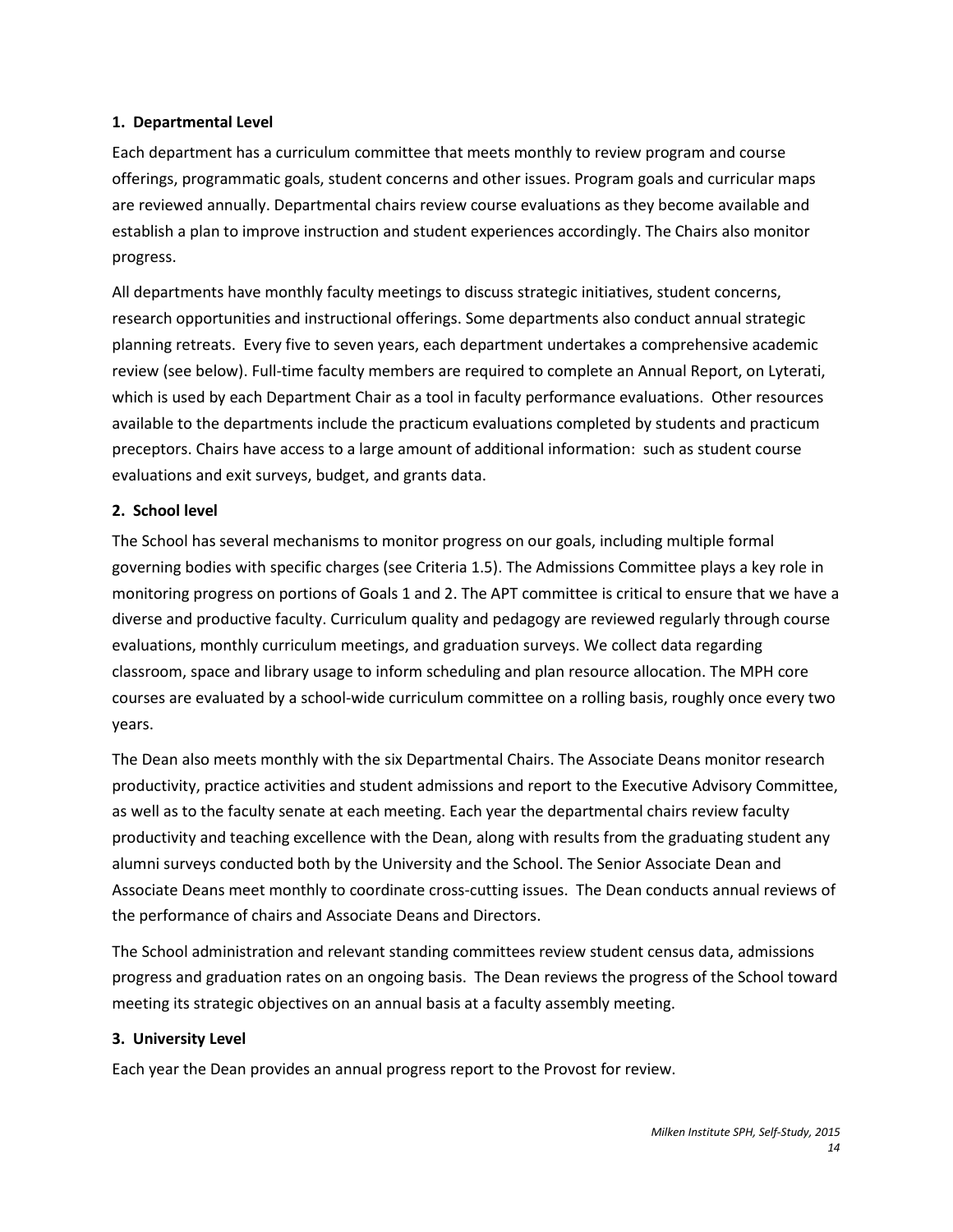Once every five to seven years each department at GW undertakes a major self-study review as outlined below, which is required by the Provost.

The GW Self-Study and Review process is designed to regularly assess and evaluate departmental teaching, research, and community activities. This process consists of an internal self-study. The SPH also requires an external review. The objectives of the process are:

- To assess and evaluate a department's mission, goals, and objectives as well as its strengths and weaknesses with respect to the teaching, research, and community/public health practice activities of the department;
- To assess and evaluate the extent to which the department's activities further the missions of the department, School, and University;
- To develop a five-year strategic plan, based on the self-study assessments and evaluations, that will advance the mission, goals and objectives of the Department (within the context of the School and University);
- To provide departmental and other relevant faculty members with the opportunity to express their views about the leadership of the department (especially with respect to the Department's ability to carry out its mission and to achieve its specific goals and objectives); and.
- To provide external input on departmental programs from the perspective of peers who understand the external environment.

The process consists of an internal review by the Department, the result of which is a self-study document presented to the SPH Executive Advisory Committee. The next step is an external review conducted on-site by a three-member team, which typically lasts one-and-a-half days. This committee provides a written report to the Dean, which is reviewed with the departmental chair and presented to the Provost. The table below presents our progress to date:

| <b>Department</b>    | Self-study period | <b>External review</b> | <b>Provost Review</b> |
|----------------------|-------------------|------------------------|-----------------------|
| <b>Health Policy</b> | <b>Fall 2013</b>  | Jan 13-15, 2014        | Dec. 9, 2014          |
| <b>HSML</b>          | <b>Fall 2013</b>  | Jan 13-15, 2014        | Dec. 9, 2014          |
| Epi/Bio              | Spring 2013       | Jan 22-24, 2014        | Dec. 11, 2014         |
| <b>EOH</b>           | <b>Fall 2013</b>  | Feb 26-28, 2014        | Dec. 19, 2014         |
| <b>EXNS</b>          | <b>Fall 2014</b>  | Nov 5-6, 2014          | Oct. 28, 2015         |
| GH.                  | Spring 2015       | To be Scheduled        | To be Scheduled       |
| <b>PCH</b>           | Winter 2015       | To be Scheduled        | To be Scheduled       |

# **Table 1.2.b.: Department Reviews**

#### **Examples of major changes that have occurred because of these evaluation processes:**

- Revamp the Office of Student Affairs and add two additional roles; Assistant Dean for Student Services, Assistant Dean for MPH programs
- Launch 2 Online programs
- Create one-year MPH options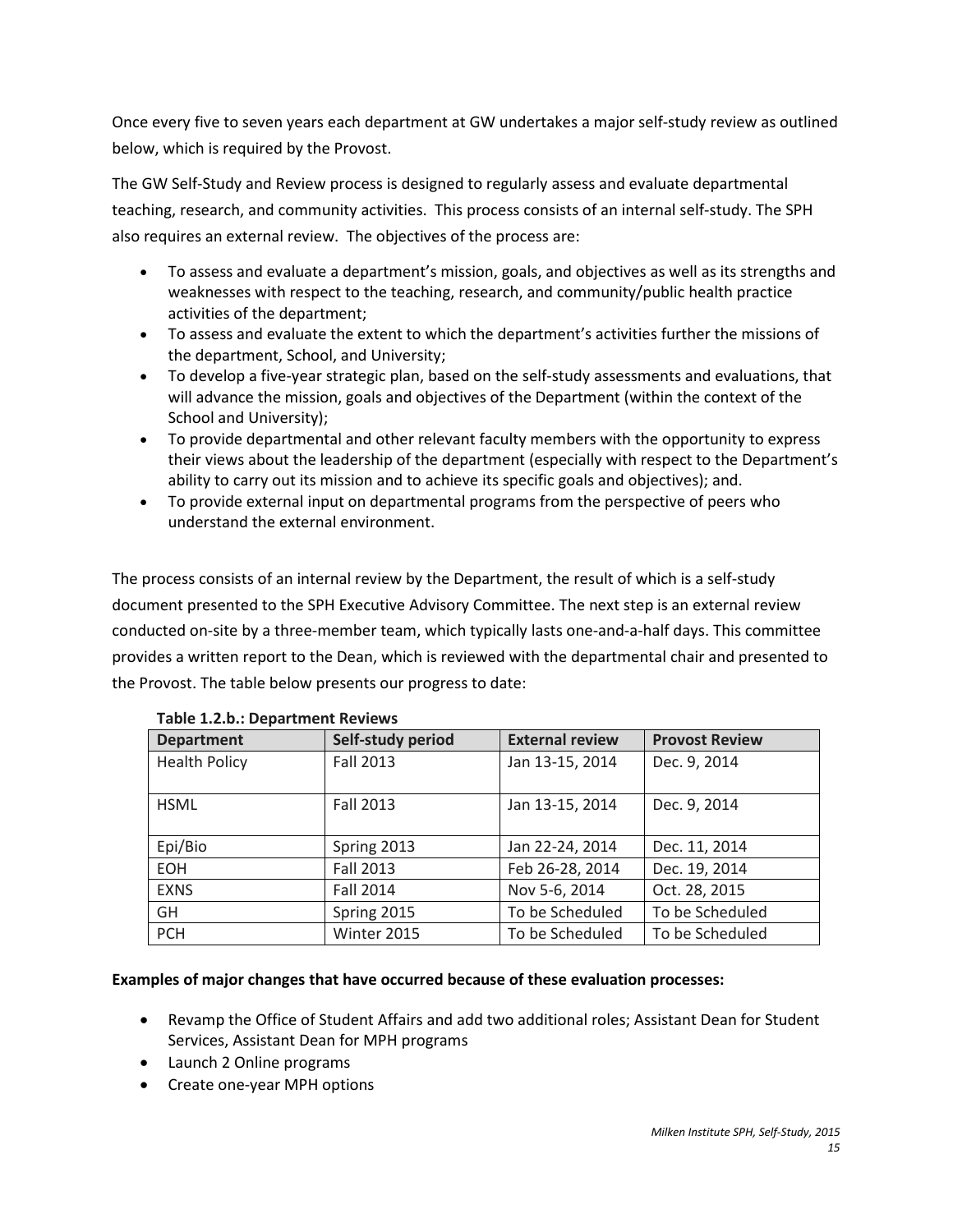- Changed MPH core
- Inclusion of participation in University faculty development programs in annual review
- Developed and implemented first post-doctoral fellowship program
- Funded and launched the Global Center for Prevention and Wellness (recruited director)
- Launch new MPH track in Global Environmental Health (recruited new faculty director)
- Merged two departments: Health Policy and Health Services Leadership and Management
- Hired first Associate Dean for Practice and created Office of Practice
- Inclusion of practice in APT guidelines
- Broaden student educational programs to increase enrollment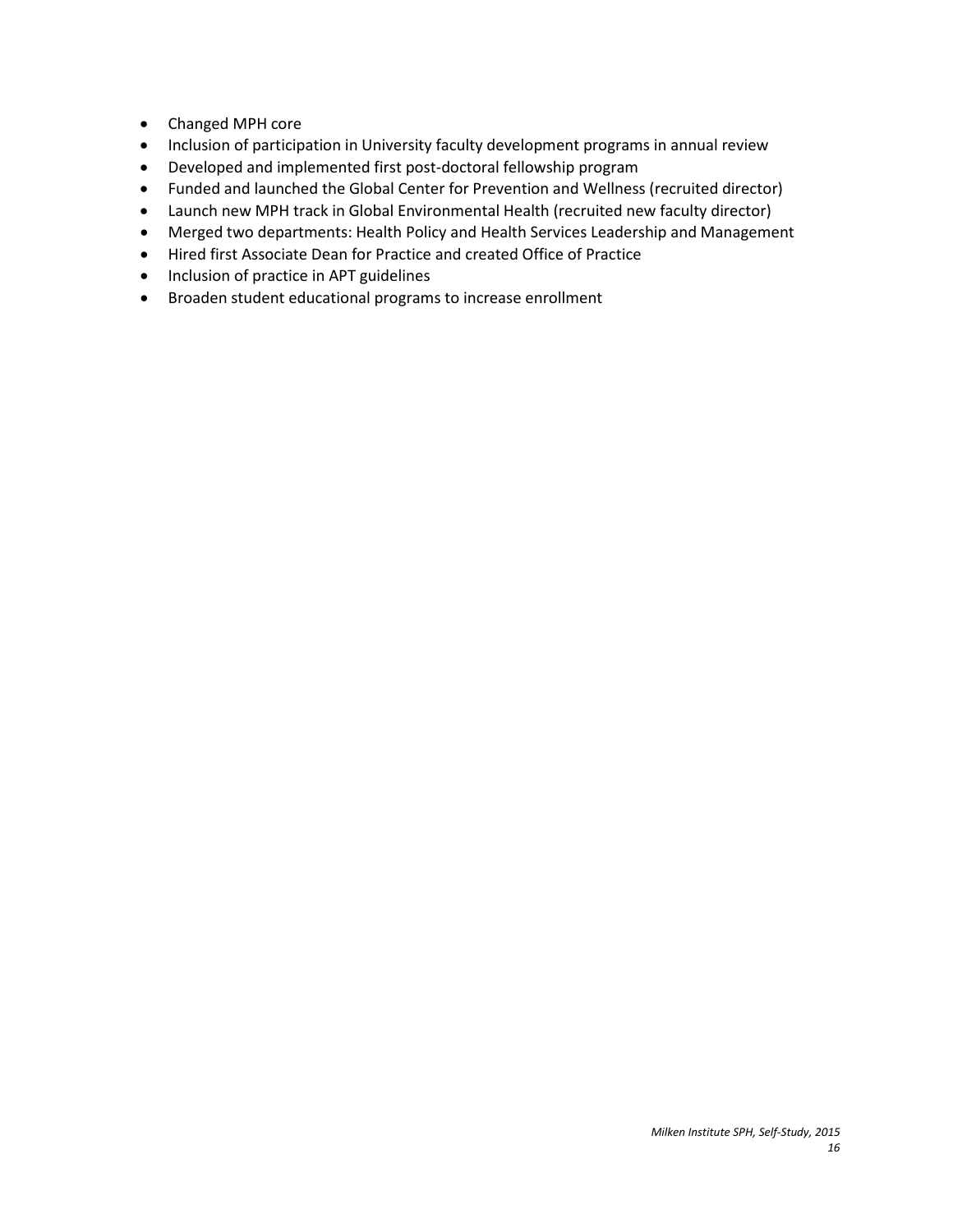**1.2.c. Data regarding the school's performance on each measurable objective described in Criterion 1.1.d. must be provided for each of the last three years.** 

| <b>GOAL ONE:</b>                                                                                                                  |               |             |                          |                  |  |
|-----------------------------------------------------------------------------------------------------------------------------------|---------------|-------------|--------------------------|------------------|--|
| Raise the prominence and visibility of the Milken Institute SPH to one of the top ten<br>schools of public health in the country. |               |             |                          |                  |  |
| <b>OBJECTIVES AND OUTCOMES</b>                                                                                                    | <b>TARGET</b> | AY 2012-13  | AY 2013-14               | AY 2014-15       |  |
| Objective 1: Recruit and retain a diverse and expert faculty.                                                                     |               |             |                          |                  |  |
| a. U.S. News & World Report; Top 10 Rank for                                                                                      | AY2017/18     | 16          | 16                       | 14               |  |
| schools of public health.                                                                                                         |               |             |                          |                  |  |
| b. Establish state-of-the-art laboratory facilities in                                                                            | AY2015/16     | Planned     | Approved by GW           | Designed         |  |
| new GW Science and Engineering Hall.                                                                                              |               |             | <b>Board of Trustees</b> |                  |  |
| c. Increase endowed professorships.                                                                                               | Ongoing       | 3           | 4                        | 5                |  |
| d. Provide competitive shared resources/cores:                                                                                    |               |             |                          |                  |  |
| • Biostatistics and Epidemiology Consulting                                                                                       | AY2013/14     | Established | Ongoing                  | Ongoing          |  |
| Service (BECS)                                                                                                                    |               |             |                          |                  |  |
| • StrongBox (Shared Data Platform)                                                                                                | AY2013/14     | Approved    | Established              | Ongoing          |  |
| • Colonial1 (Big Data Analysis/Storage)                                                                                           | AY2015/16     |             | Planned                  | Established      |  |
| • Sequencing Core                                                                                                                 | AY2015/16     |             | Approved                 | Planned          |  |
| • BSL3 laboratory                                                                                                                 | AY2015/16     |             | Approved                 | Planned          |  |
| Develop a formal and comprehensive faculty<br>e.                                                                                  |               |             |                          |                  |  |
| training and mentoring program:                                                                                                   |               |             |                          |                  |  |
| • Faculty Research Advancement                                                                                                    | AY2014/15     | Approved    | Rollout, partial         | Rollout, partial |  |
| • Career Development Program                                                                                                      | AY2016/17     |             | Planned                  | Rollout, partial |  |
| f. Increase faculty research through pilot funding                                                                                | Ongoing       | \$893,000   | \$1,024M                 | \$972,000        |  |
| and start up packages.                                                                                                            |               |             |                          |                  |  |
|                                                                                                                                   |               |             |                          |                  |  |
|                                                                                                                                   |               |             |                          |                  |  |
|                                                                                                                                   |               |             |                          |                  |  |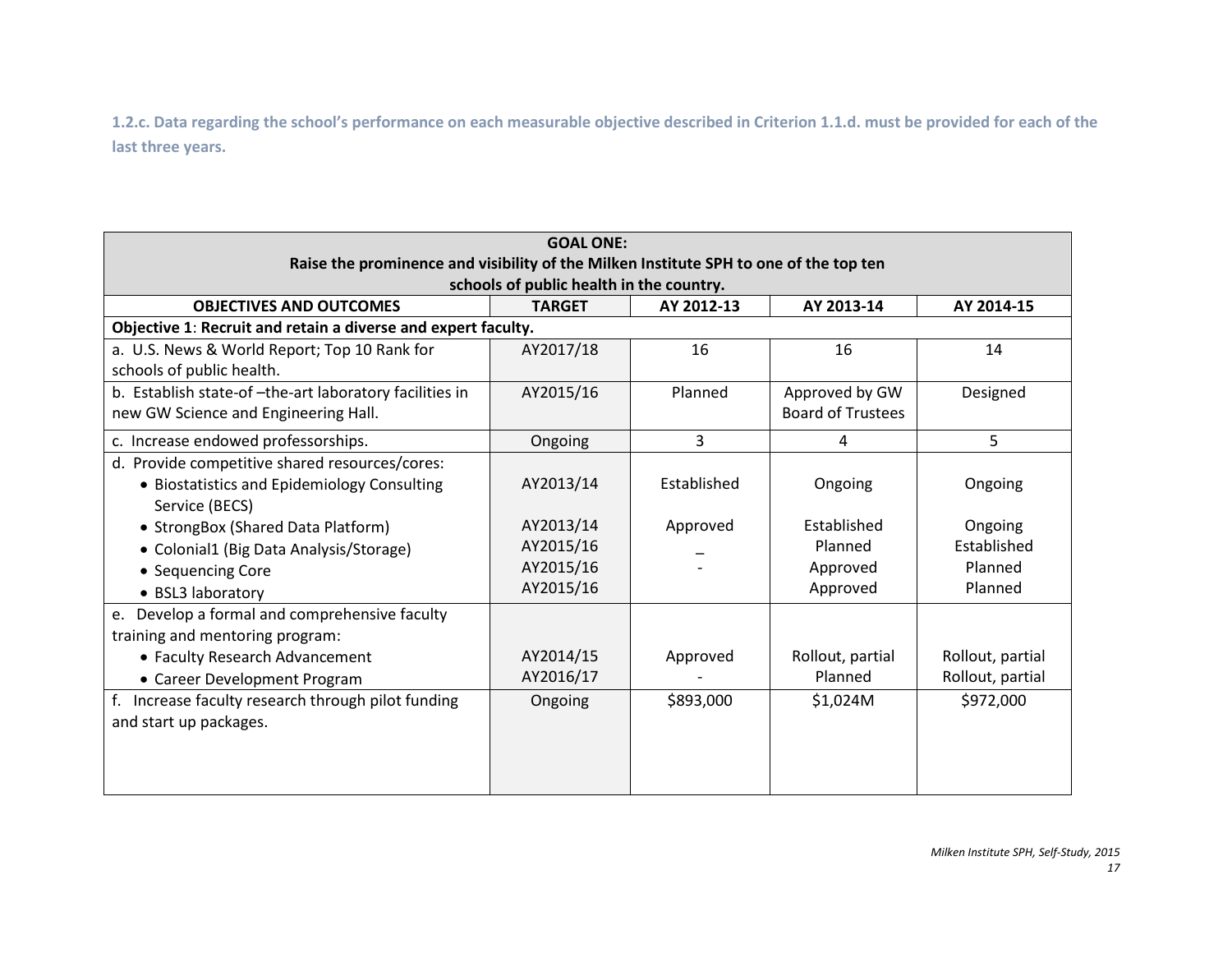| <b>GOAL ONE: (continued)</b><br>Raise the prominence and visibility of the GW Milken Institute SPH to one of the top ten |               |                                          |                             |                              |  |  |
|--------------------------------------------------------------------------------------------------------------------------|---------------|------------------------------------------|-----------------------------|------------------------------|--|--|
|                                                                                                                          |               | schools of public health in the country. |                             |                              |  |  |
| <b>OBJECTIVES AND OUTCOMES</b>                                                                                           | <b>TARGET</b> | AY 2012-13                               | AY 2013-14                  | AY 2014-15                   |  |  |
| Objective 2: Recruit and enroll top-tier students.                                                                       |               |                                          |                             |                              |  |  |
| Increase student access to financial aid:<br>a <sub>z</sub>                                                              | Ongoing       |                                          |                             |                              |  |  |
| Graduate assistantships (GA's)/<br>$\bullet$                                                                             |               | \$356,942                                | \$436,320                   | \$568,344                    |  |  |
| GRA's/ stipends                                                                                                          |               |                                          |                             |                              |  |  |
| Graduate student scholarships.                                                                                           |               | \$1,121,236                              | 1,503,376                   | \$2,651,552                  |  |  |
| b. Improve student support services:                                                                                     |               |                                          |                             |                              |  |  |
| • Hire first Career Counselor                                                                                            | AY2012/13     | Approved, Hired                          |                             |                              |  |  |
| • Hire first Director of Financial Aid (FA)                                                                              | AY2014/15     |                                          |                             | Approved, Hired              |  |  |
| • Hire first Assistant Dean for Student                                                                                  | AY2014/15     |                                          |                             | Approved, Hired              |  |  |
| <b>Services</b>                                                                                                          |               |                                          |                             |                              |  |  |
| c. Provide flexible educational                                                                                          |               |                                          |                             |                              |  |  |
| programming:                                                                                                             |               |                                          |                             |                              |  |  |
| • Offer online MPH (Oct census)                                                                                          | AY2012/13     | $\bullet$ Launched 6/13                  | $\bullet$ 107 students      | • 399 students               |  |  |
| • Offer executive hybrid MHA (Oct                                                                                        | AY2013/14     |                                          | $\bullet$ Launched 4/14 (12 | • 32 students                |  |  |
| census)                                                                                                                  |               |                                          | students)                   |                              |  |  |
| • Offer one year MPH options (yes/no)                                                                                    | AY2014/15     |                                          |                             | $\bullet$ 60 online students |  |  |
|                                                                                                                          |               |                                          |                             | • Residential launched Fall  |  |  |
|                                                                                                                          |               |                                          |                             | 15                           |  |  |
| • Offer Hybrid MPH options (yes/no)                                                                                      | AY2015/16     |                                          |                             | ● Full launch Jan 16         |  |  |
| d. Increase number of newly enrolled                                                                                     | Ongoing       | 16                                       | $9*$                        | 23                           |  |  |
| international students.                                                                                                  |               |                                          |                             |                              |  |  |
|                                                                                                                          |               |                                          |                             |                              |  |  |

*\*Note- new DrPH students only matriculate in even number years. No new DrPH students enrolled in AY 2013-14.*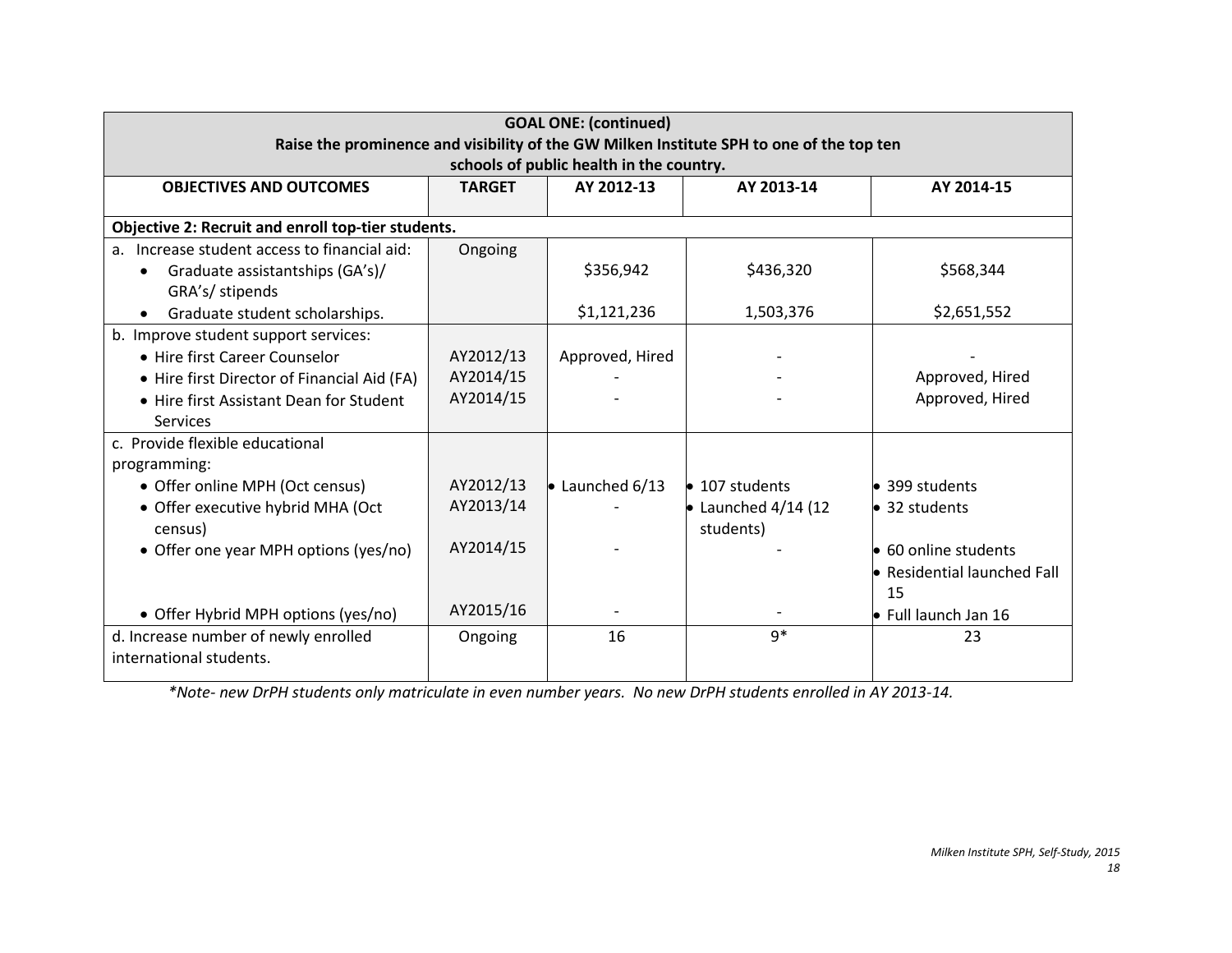| <b>GOAL ONE: (continued)</b><br>Raise the prominence and visibility of the GW Milken Institute SPH to one of the top ten<br>schools of public health in the country.    |                       |                                                                                                 |                                                                                   |                                                                                                      |  |  |  |  |
|-------------------------------------------------------------------------------------------------------------------------------------------------------------------------|-----------------------|-------------------------------------------------------------------------------------------------|-----------------------------------------------------------------------------------|------------------------------------------------------------------------------------------------------|--|--|--|--|
| <b>OBJECTIVES AND OUTCOMES</b>                                                                                                                                          | <b>TARGET</b>         | AY 2012-13                                                                                      | AY 2013-14                                                                        | AY 2014-15                                                                                           |  |  |  |  |
| Objective 3: Establish and implement a robust communications plan.*                                                                                                     |                       |                                                                                                 |                                                                                   |                                                                                                      |  |  |  |  |
| a. Redesign school website.                                                                                                                                             | AY2013/14             | Planned                                                                                         | Phase 1, completed                                                                | Phase 2, underway                                                                                    |  |  |  |  |
| • Increase number of visits to<br>website.                                                                                                                              | Ongoing               |                                                                                                 | 425,044                                                                           | 440,173                                                                                              |  |  |  |  |
| • Page views.                                                                                                                                                           | Ongoing               | $\overline{\phantom{a}}$                                                                        | 1,680,630                                                                         | 1,812,988                                                                                            |  |  |  |  |
| • Pages viewed per session.                                                                                                                                             | Ongoing               |                                                                                                 | 3.95                                                                              | 4.12                                                                                                 |  |  |  |  |
| b. Increase social media presence:<br>• Facebook followers<br>• Twitter followers<br>c. Implement communication and<br>media relations plan for School<br>constituents. | Ongoing<br>AY 2013/14 | 821<br>995<br>• Hired Media Relations<br>Director<br>• Purchased-Meltwater,<br>EurekAlert!, and | 1,361<br>1,622<br>Launched<br>• Faculty/Staff<br>Newsletter<br>Student Newsletter | 1,929<br>2,190<br>Ongoing<br>Ongoing                                                                 |  |  |  |  |
|                                                                                                                                                                         |                       | Newswise services                                                                               |                                                                                   |                                                                                                      |  |  |  |  |
| d. Create and market Annual Report.                                                                                                                                     | AY2012/13             | Complete                                                                                        | Complete                                                                          | Awards:<br>• Marcom, Higher Ed<br>Marketing Report-<br>Gold<br>• Hermes Creative<br>Awards- Platinum |  |  |  |  |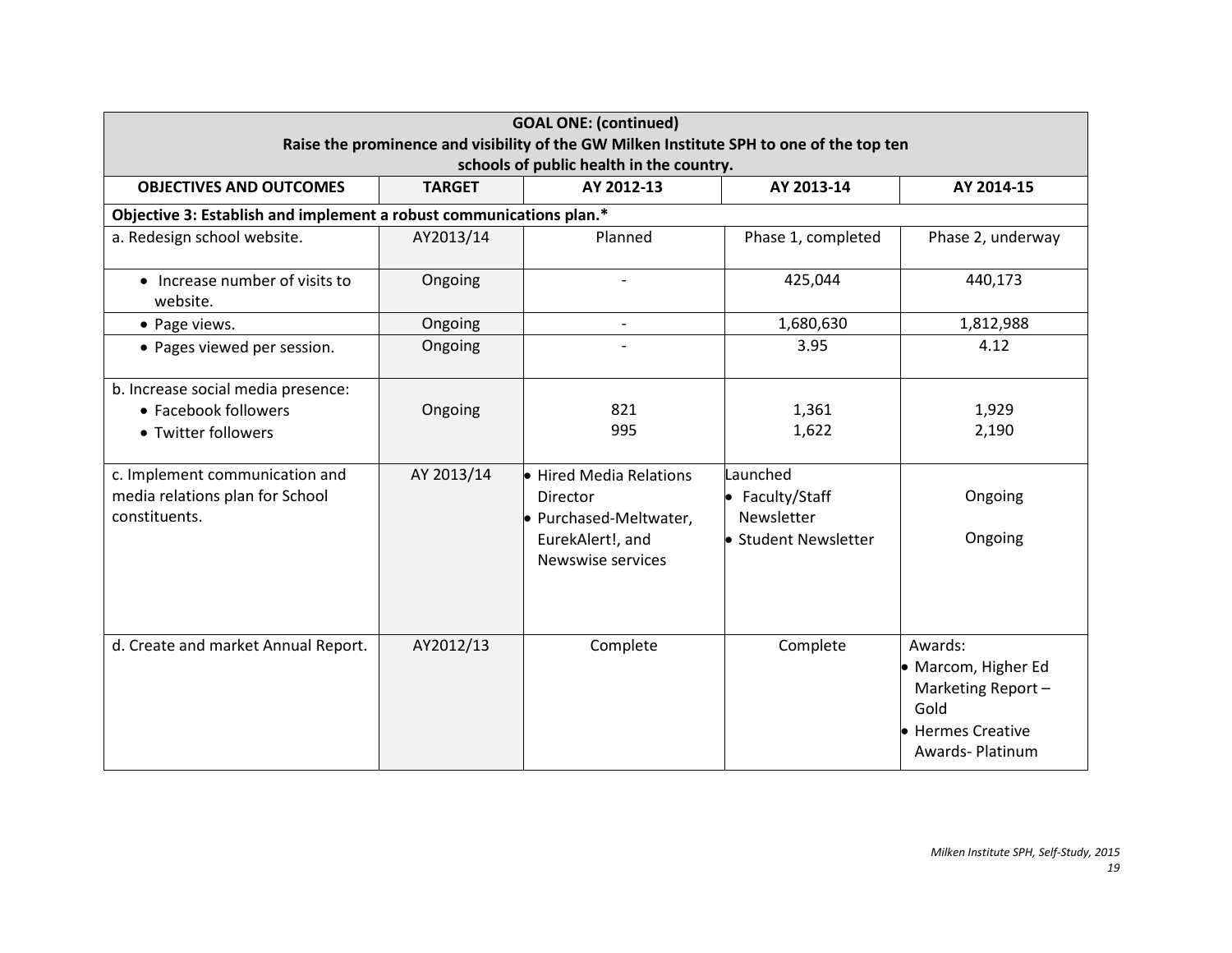\* When the school became independent of the Medical Center, we had to establish many of our own core functions, including communications. In March 2012, the school hired its first Executive Director of Communications. At that point the goal was to quickly establish a standalone communications function for the school. The two areas identified as being critical to the success of the school were digital communications and media relations. By September 2012 a Director of Digital Strategy and a Director of Media Relations were hired. Shortly thereafter a Web development person was added as well as a senior marketing associate. In 2013, the communications office added a Director of Events and just recently another events planner to the staff. The communication team was established from the ground up and established several critical internal and external communication processes including weekly e-newsletters, website redesign, social media strategy, media outreach strategy, google analytics. The team currently supports all faculty research promotion and all department and dean's office communications functions.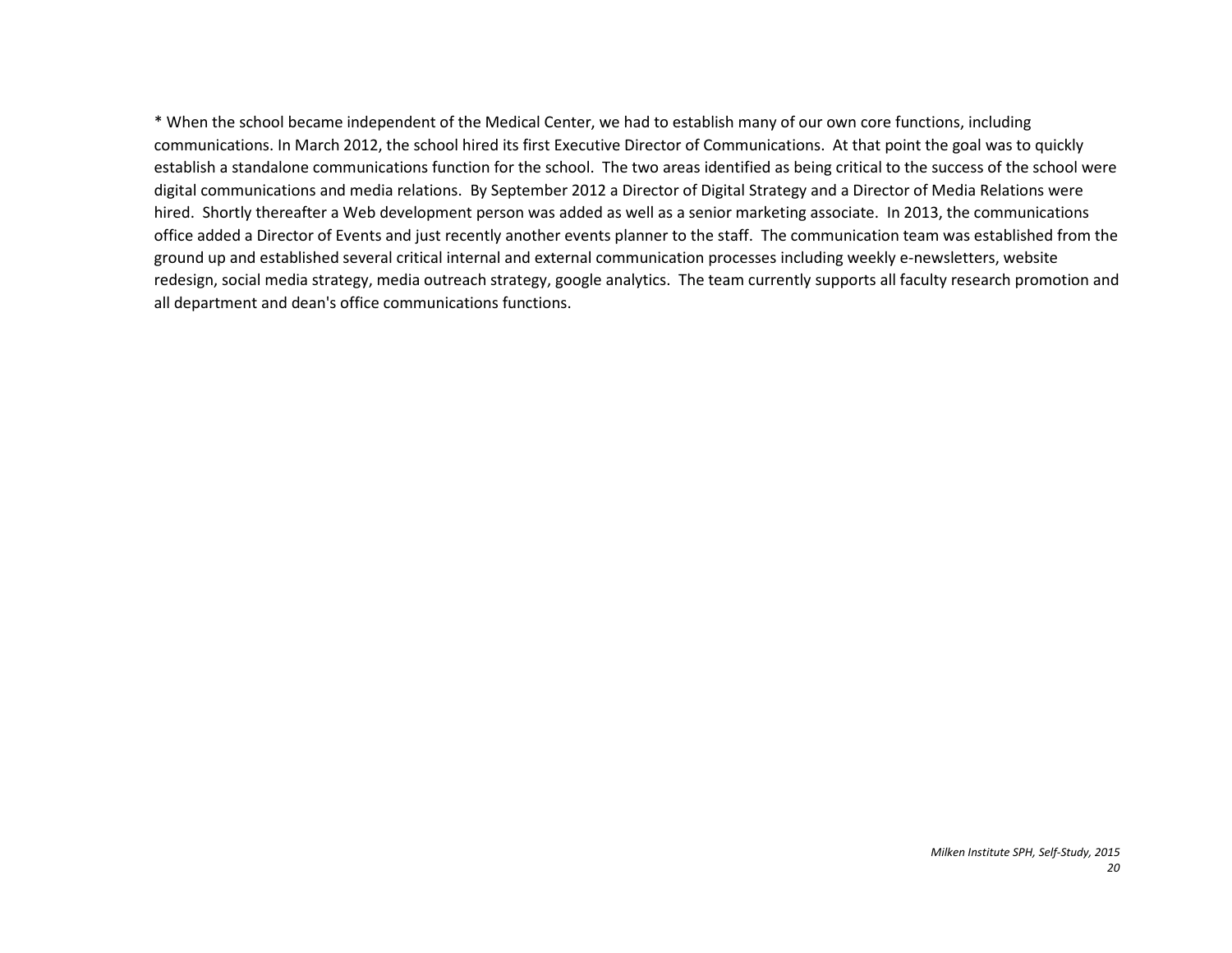|                                                                                              | <b>GOAL TWO:</b>                               |                                        |                                        |                                                                                                              |  |  |  |  |
|----------------------------------------------------------------------------------------------|------------------------------------------------|----------------------------------------|----------------------------------------|--------------------------------------------------------------------------------------------------------------|--|--|--|--|
|                                                                                              | Deepen the culture of excellence in education. |                                        |                                        |                                                                                                              |  |  |  |  |
| <b>OBJECTIVES AND OUTCOMES</b>                                                               | <b>TARGET</b>                                  | AY 2012-13                             | AY 2013-14                             | AY 2014-15                                                                                                   |  |  |  |  |
| Objective 1: Provide state-of-the-art facilities for teaching and learning.                  |                                                |                                        |                                        |                                                                                                              |  |  |  |  |
| a. Open new SPH building<br>providing optimal learning<br>facilities.                        | AY2014/15                                      | Construction,<br>underway              | <b>Building occupied</b>               | 18 classrooms, 1 case study room, 3<br>auditoriums; $(18,700 \text{ ft}^2)$ + faculty and<br>program offices |  |  |  |  |
| b. Provide abundant student<br>space for collaborative work and<br>private study.            | AY2014/15<br>AY2014/15                         | Construction<br>underway               | <b>Building occupied</b>               | Student space $(\sim 7,300 \text{ ft}^2)$                                                                    |  |  |  |  |
| c. Build student library resource<br>space in new building, connected<br>to printing kiosks. | AY2013/14                                      |                                        | Built ( $^{\sim}325$ ft <sup>2</sup> ) | Operative                                                                                                    |  |  |  |  |
| d. Provide cutting edge<br>technology for distance education.                                | AY2013/14                                      | Partner with<br>2U Inc,<br>provide LMS | Ongoing                                | Ongoing                                                                                                      |  |  |  |  |
| e. Design and build teaching<br>laboratory in SEH.                                           | AY2016/17                                      |                                        | Approved                               | Designed; 3002 ft <sup>2</sup>                                                                               |  |  |  |  |
| f. Migrate physical computing<br>laboratories to virtual computing<br>laboratories.          | AY2014/15                                      |                                        | Planned                                | Pilot complete                                                                                               |  |  |  |  |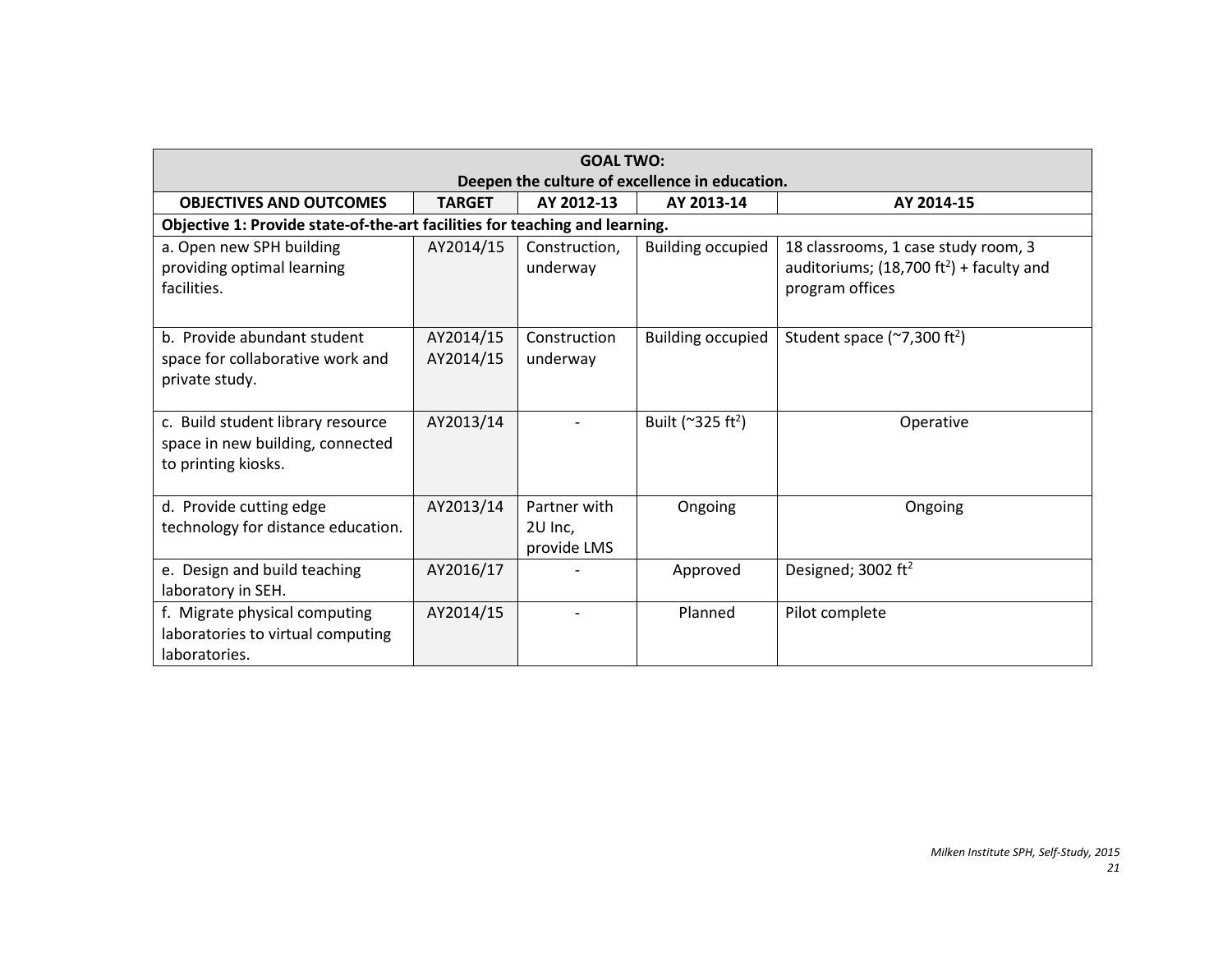|                                                                                   |                                                |              | <b>GOAL TWO: (continued)</b> |                                       |  |  |  |  |
|-----------------------------------------------------------------------------------|------------------------------------------------|--------------|------------------------------|---------------------------------------|--|--|--|--|
|                                                                                   | Deepen the culture of excellence in education. |              |                              |                                       |  |  |  |  |
| <b>OBJECTIVES AND</b>                                                             | <b>TARGET</b>                                  | AY 2012-13   | AY 2013-14                   | AY 2014-15                            |  |  |  |  |
| <b>OUTCOMES</b>                                                                   |                                                |              |                              |                                       |  |  |  |  |
| Objective 2: Expand range of applied learning opportunities to broader community. |                                                |              |                              |                                       |  |  |  |  |
| a. Open convening center                                                          | AY2013/14                                      | Construction | <b>Building occupied</b>     | 4 room center, 220 person auditorium, |  |  |  |  |
| in new SPH building.                                                              |                                                | underway     |                              | and overflow room                     |  |  |  |  |
|                                                                                   |                                                |              |                              |                                       |  |  |  |  |
|                                                                                   |                                                |              |                              |                                       |  |  |  |  |
| Offer open access<br>b.                                                           | AY2013/14                                      |              | 60                           | 115                                   |  |  |  |  |
| symposia, panels,                                                                 |                                                |              |                              |                                       |  |  |  |  |
| forums in new building.                                                           |                                                |              |                              |                                       |  |  |  |  |
| Strengthen practice<br>c.                                                         | AY2012/13                                      | Assoc Dean   | <b>Office of Practice</b>    | Ongoing                               |  |  |  |  |
| Leadership.                                                                       |                                                | for Practice | created                      |                                       |  |  |  |  |
|                                                                                   |                                                | hired        |                              |                                       |  |  |  |  |
| Provide healthy lifestyle<br>d.                                                   | AY2013/14                                      | Yoga         | Classes offered:             | <b>Additional classes:</b>            |  |  |  |  |
| classes to community.                                                             |                                                |              | $\bullet$ Yoga               | Dupont Circle Village Program         |  |  |  |  |
|                                                                                   |                                                |              | • Metabolic Effects          |                                       |  |  |  |  |
|                                                                                   |                                                |              | • Zumba                      |                                       |  |  |  |  |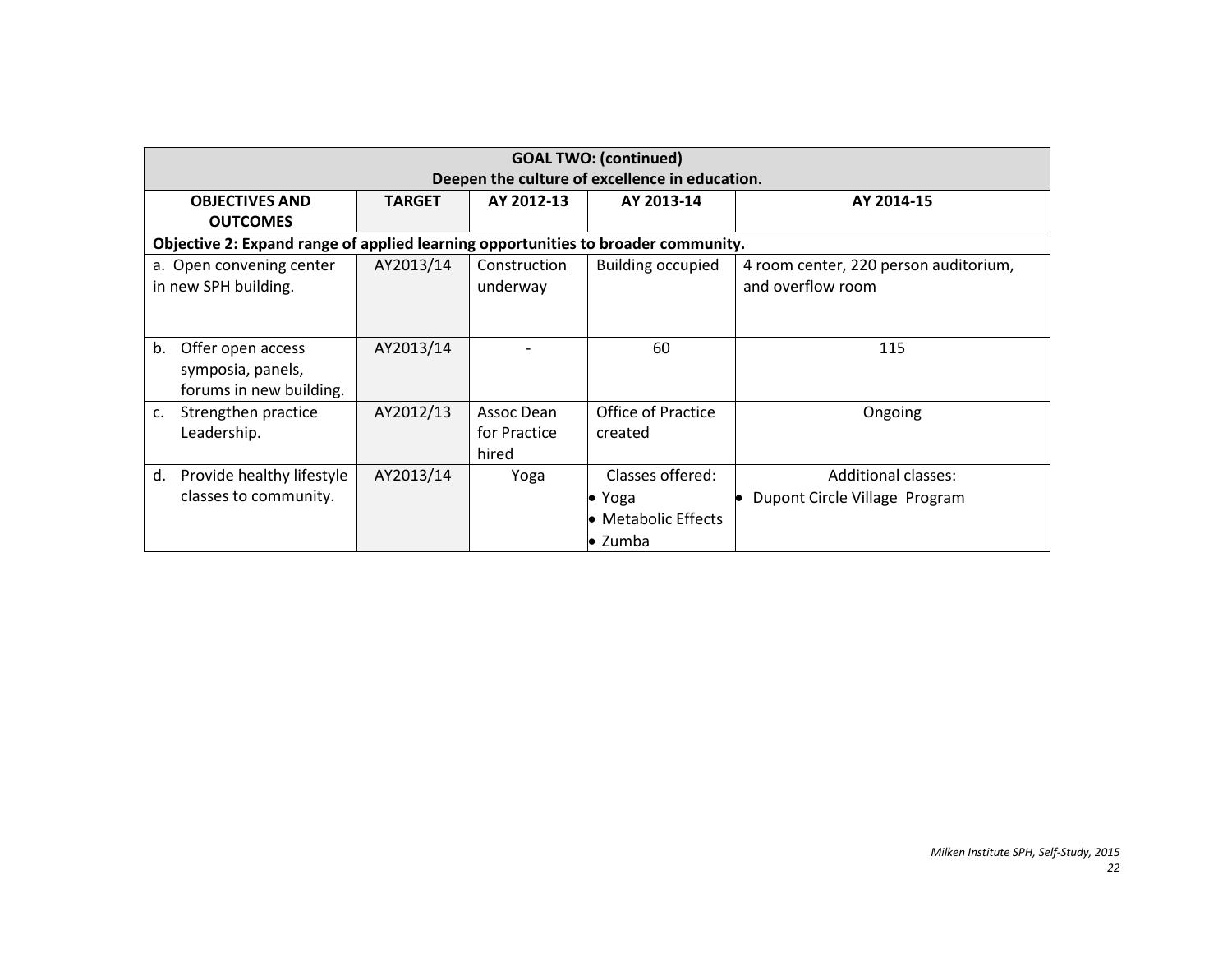| <b>GOAL TWO: (continued)</b><br>Deepen the culture of excellence in education.                                                                                                                                                                                                                           |                                                                                  |                          |                                          |                                                                        |  |
|----------------------------------------------------------------------------------------------------------------------------------------------------------------------------------------------------------------------------------------------------------------------------------------------------------|----------------------------------------------------------------------------------|--------------------------|------------------------------------------|------------------------------------------------------------------------|--|
| <b>OBJECTIVES AND OUTCOMES</b>                                                                                                                                                                                                                                                                           | <b>TARGET</b>                                                                    | AY 2012-13               | AY 2013-14                               | AY 2014-15                                                             |  |
| Objective 3: Deepen faculty development for teaching.                                                                                                                                                                                                                                                    |                                                                                  |                          |                                          |                                                                        |  |
| a. Hire a Director of Online Learning.                                                                                                                                                                                                                                                                   | AY 2013/14                                                                       | Approved                 | Hired                                    | Ongoing                                                                |  |
| b. Provide training for online instructors (# faculty<br>trained).                                                                                                                                                                                                                                       | AY2013/14                                                                        | 11                       | 48                                       | 99                                                                     |  |
| c. Increase number of faculty completing                                                                                                                                                                                                                                                                 | Ongoing                                                                          | 21                       | 28                                       | 11                                                                     |  |
| professional development training.                                                                                                                                                                                                                                                                       |                                                                                  |                          |                                          |                                                                        |  |
| Objective 4: Deploy comprehensive and inclusive systems for ongoing evaluation and feedback.                                                                                                                                                                                                             |                                                                                  |                          |                                          |                                                                        |  |
| a. Adapt certificate programs to workforce needs.                                                                                                                                                                                                                                                        | AY2012/13                                                                        | Initiated                | Ongoing                                  | Ongoing                                                                |  |
| b. Review and revamp MPH core.                                                                                                                                                                                                                                                                           | AY2013/14                                                                        | Planned                  | Initiated                                | Completed                                                              |  |
| c. Review methods course offerings and sequence.                                                                                                                                                                                                                                                         | AY2014/15                                                                        | $\overline{a}$           |                                          | Completed                                                              |  |
| d. Review undergraduate education programs.                                                                                                                                                                                                                                                              | AY2014/15                                                                        | $\overline{a}$           |                                          | Completed                                                              |  |
| e. Revamp Student feedback for practicum.                                                                                                                                                                                                                                                                | AY2014/15                                                                        | $\overline{\phantom{a}}$ | Initiated                                | Completed                                                              |  |
| f. Implement a new course evaluation system.                                                                                                                                                                                                                                                             | AY2013/14                                                                        | Planned                  | Planned                                  | <b>Pilot SmartEval</b>                                                 |  |
| g. Complete academic departmental reviews:<br>• Epidemiology and Biostatistics (Epi/Bio)<br>• Health Policy (HP)<br>• Health Services Mgt. and Leadership (HSML)<br>• Environmental and Occupational Health (EOH)<br>• Exercise and Nutrition Sciences (EXNS)<br>• Prevention and Community Health (PCH) | AY 2013/14<br>AY 2013/14<br>AY 2013/14<br>AY 2013/14<br>AY 2014/15<br>AY 2014/15 |                          | Partial<br>Partial<br>Partial<br>Partial | Completed<br>Completed<br>Completed<br>Completed<br>Partial<br>Partial |  |
| • Global Health (GH)                                                                                                                                                                                                                                                                                     | AY 2014/15                                                                       |                          |                                          | Partial                                                                |  |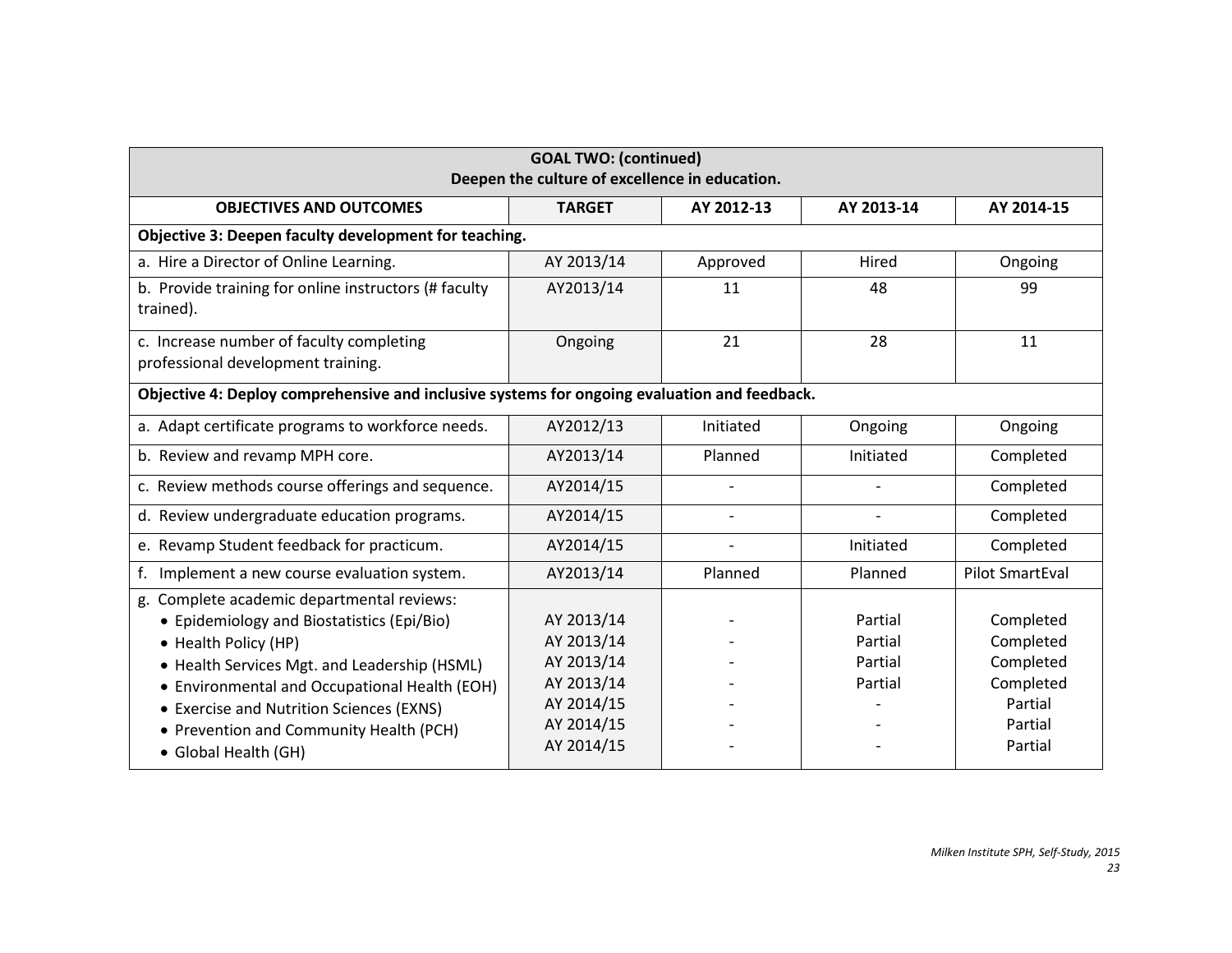| <b>GOAL THREE:</b><br>Propel the School's interdisciplinary research portfolio to national and international prominence.                                   |                    |                                                                                                                                      |                                                                                                               |                                                                                                                                                                    |  |
|------------------------------------------------------------------------------------------------------------------------------------------------------------|--------------------|--------------------------------------------------------------------------------------------------------------------------------------|---------------------------------------------------------------------------------------------------------------|--------------------------------------------------------------------------------------------------------------------------------------------------------------------|--|
| <b>OBJECTIVES AND OUTCOMES</b>                                                                                                                             | <b>TARGET DATE</b> | AY 2012-13                                                                                                                           | AY 2013-14                                                                                                    | AY 2014-15                                                                                                                                                         |  |
| Objective 1: Foster a culture of research excellence through capacity building, collaboration, and collegiality across departments,<br>faculty, and staff. |                    |                                                                                                                                      |                                                                                                               |                                                                                                                                                                    |  |
| Establish new SPH Office of Research Excellence.                                                                                                           | AY2013/14          | Hired Associate<br>Dean of<br>Research.<br><b>•</b> Established<br>centralized pre<br>and post-award<br>staff within the<br>SPH (4). | <b>Hired Senior</b><br><b>Operations Director</b>                                                             | Ongoing                                                                                                                                                            |  |
| Establish pre-award shared services model<br>b.<br>within the Office of Research Excellence.                                                               | AY2013/14          | $\overline{\phantom{a}}$                                                                                                             | Hired 1 SPH Pre-<br>award Specialist                                                                          | Added 1 SPH Pre-<br>award Specialist                                                                                                                               |  |
| Implement process to review and support<br>$\mathsf{C}$ .<br>thematic organized research units (ORUs) to<br>support interdisciplinary science.             | AY 2013/14         | <b>New SPH</b><br>guidance issued                                                                                                    | Reviewed:<br>● 22 ORUs for SPH<br>inclusion                                                                   | Streamlined:<br>● 7 Chartered & 6<br>Non-chartered<br>Centers<br>• 4 Programs<br>$\bullet$ 1 Core                                                                  |  |
| Increase number of federally funded<br>d.<br>interdisciplinary ORUs with SPH PIs/leaders.                                                                  | AY2013/14          | $\overline{2}$<br>$\bullet$ NIH (DC CFAR)<br>$\bullet$ NIH (CTSA)                                                                    | $\overline{a}$<br>$\bullet$ NIH (DC-CFAR)<br>$\bullet$ NIH (CTSA)<br>• NIMHD(AVANCE)<br>$\bullet$ IDIQ (1-HP) | 6<br>$\bullet$ NIH (DC-CFAR)<br>$\bullet$ NIH (CTSA)<br>$\bullet$ NIMHD<br>(AVANCE)<br>$\bullet$ CDC (EBOLA)<br>$\bullet$ IDIQ (2-<br>HP/Workforce<br>Development) |  |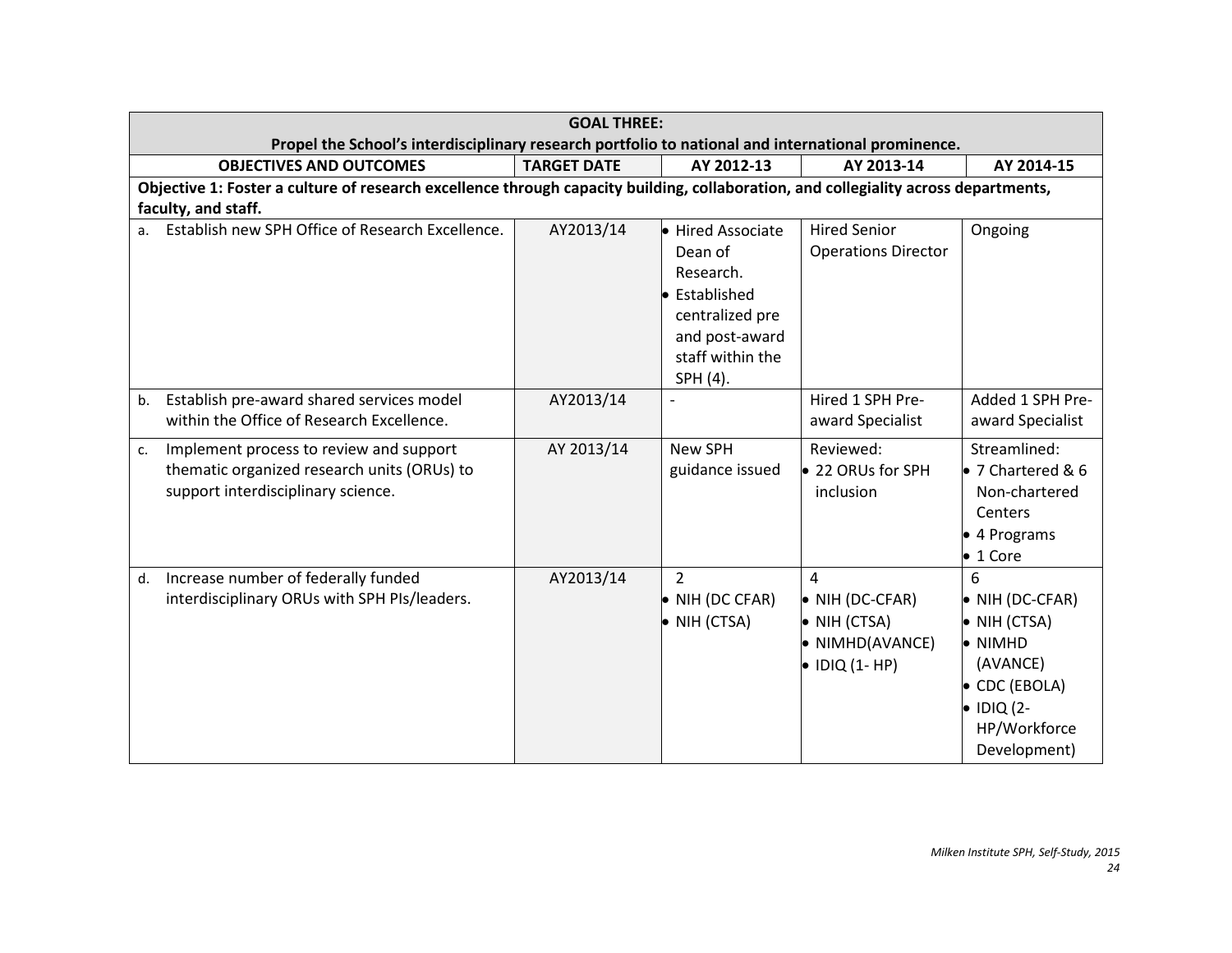|    | <b>GOAL THREE: (continued)</b>                                                                                                                      |                          |                                                                                                                                                                              |                                                                                                          |                                                                                                                                         |  |
|----|-----------------------------------------------------------------------------------------------------------------------------------------------------|--------------------------|------------------------------------------------------------------------------------------------------------------------------------------------------------------------------|----------------------------------------------------------------------------------------------------------|-----------------------------------------------------------------------------------------------------------------------------------------|--|
|    | Propel the School's interdisciplinary research portfolio to national and international prominence.                                                  |                          |                                                                                                                                                                              |                                                                                                          |                                                                                                                                         |  |
|    | <b>OBJECTIVES AND OUTCOMES</b>                                                                                                                      | <b>TARGET DATE</b>       | AY 2012-13                                                                                                                                                                   | AY 2013-14                                                                                               | AY 2014-15                                                                                                                              |  |
| e. | Establish a multi-component Faculty Research                                                                                                        | AY 2014/15               | Approved                                                                                                                                                                     | Planned                                                                                                  | • Rollout partial.                                                                                                                      |  |
|    | Advancement Program. Initial roll out included:                                                                                                     |                          |                                                                                                                                                                              |                                                                                                          | <b>Initial SPH</b>                                                                                                                      |  |
|    | • New Faculty Boot Camp;                                                                                                                            |                          |                                                                                                                                                                              |                                                                                                          | investment                                                                                                                              |  |
|    | • Seminar Series;                                                                                                                                   |                          |                                                                                                                                                                              |                                                                                                          | $\sim$ \$170K                                                                                                                           |  |
|    | • Facilitating Funds Program;                                                                                                                       |                          |                                                                                                                                                                              |                                                                                                          |                                                                                                                                         |  |
|    | • Mentoring Program;                                                                                                                                |                          |                                                                                                                                                                              |                                                                                                          |                                                                                                                                         |  |
|    | • Scientific Writing Workshops                                                                                                                      |                          |                                                                                                                                                                              |                                                                                                          |                                                                                                                                         |  |
| f. | Facilitate and provide pilot funding<br>opportunities to SPH faculty.                                                                               | AY2012/13 and<br>ongoing | • NIH CTSA Pilot<br>Program (\$169K)<br>(http://ctsicn.or<br>g/node/155)<br><b>DC-CFAR Awards</b><br>(\$50K awarded<br>to SPH faculty)<br>(https://dccfar.g<br>wu.edu/pilot- | $\bullet$ DC-CFAR (\$130K<br>awarded to SPH<br>faculty)<br>NIH CTSA Pilot<br>Program (\$197K<br>Awarded) | • SPH Springboard<br>Program (\$150K<br>Awarded)<br>(http://publichea<br>Ith.gwu.edu/rese<br>arch/faculty-<br>research-<br>development) |  |
| g. | Institute a Grants Administration Learning<br>Community to foster collaboration, professional<br>development, among SPH grants management<br>staff. | AY 2013/14               | awards-<br>program)<br>Established:<br>$\bullet$ Target 4<br>meetings/year,<br>(20 staff) (>80%<br>attendance)                                                               | Ongoing:<br>$\bullet$ Target 8<br>meetings/year,<br>(24 staff) (>80%<br>attendance)                      | Ongoing:<br>$\bullet$ Target 8<br>meetings/year,<br>(28 staff) (>80%<br>attendance)                                                     |  |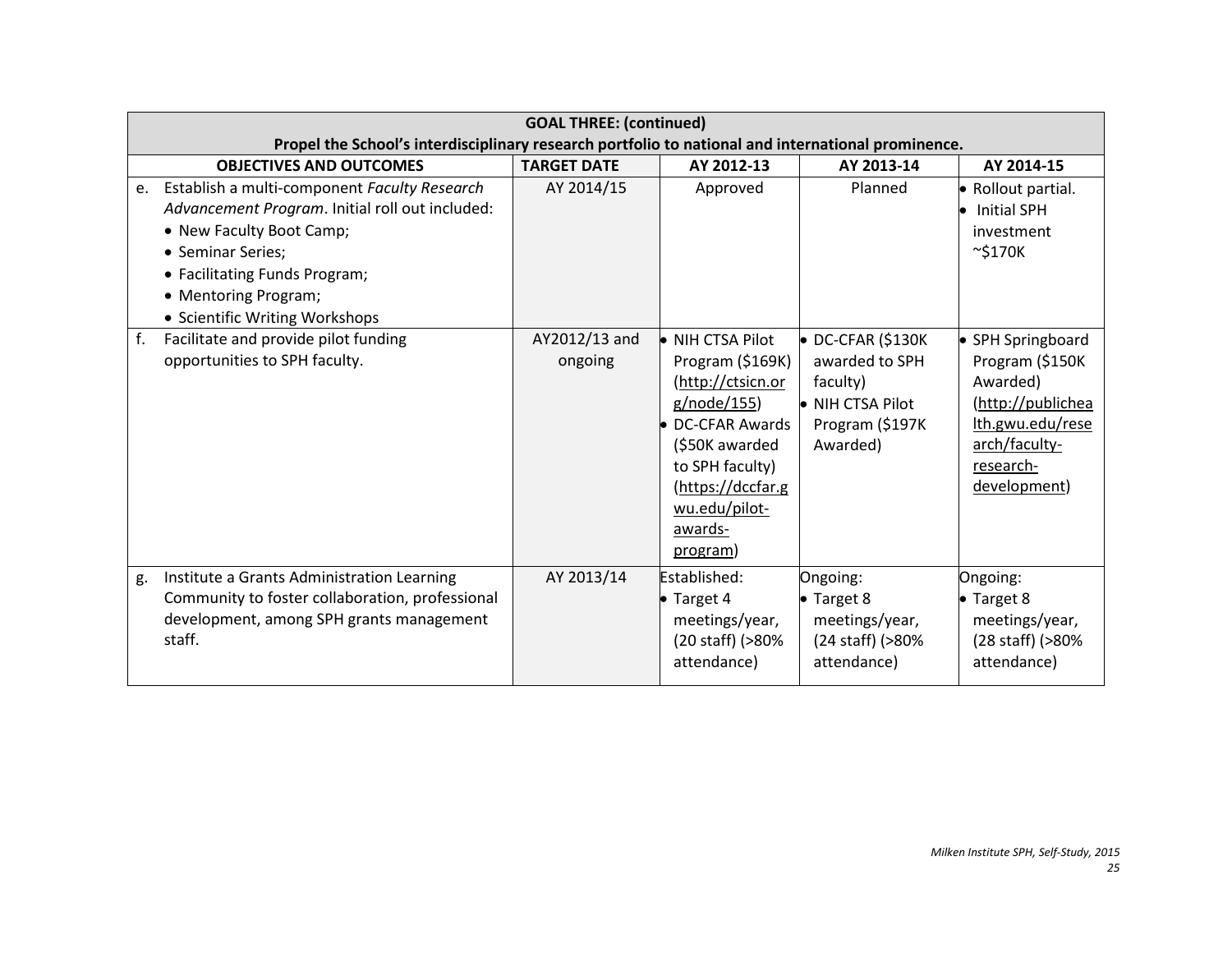|             | <b>GOAL THREE: (continued)</b><br>Propel the School's interdisciplinary research portfolio to national and international prominence. |                    |                         |                             |                                  |  |
|-------------|--------------------------------------------------------------------------------------------------------------------------------------|--------------------|-------------------------|-----------------------------|----------------------------------|--|
|             |                                                                                                                                      |                    |                         |                             |                                  |  |
|             | <b>OBJECTIVES AND OUTCOMES</b>                                                                                                       | <b>TARGET DATE</b> | AY 2012-13              | AY 2013-14                  | AY 2014-15                       |  |
| h.          | Enhance SPH research communications.                                                                                                 | AY 2012/13         | Established:            | Established:                | Established:                     |  |
|             |                                                                                                                                      |                    | • SPH Research          | SPH on-line                 | • Weekly SPH                     |  |
|             |                                                                                                                                      |                    | <b>Accelerator Blog</b> | Research Portal             | newsletter with                  |  |
|             |                                                                                                                                      |                    | Weekly tailored         | • SPH on-line               | research features                |  |
|             |                                                                                                                                      |                    | PIVOT reports           | Research Policy-            | • Quarterly                      |  |
|             |                                                                                                                                      |                    | ▶ SPH Research          | <b>Procedure Portal</b>     | <b>Research Bedrock</b>          |  |
|             |                                                                                                                                      |                    | <b>Operations</b>       |                             | synopsis to SPH                  |  |
|             |                                                                                                                                      |                    | Handbook                |                             | leadership                       |  |
|             |                                                                                                                                      |                    |                         |                             |                                  |  |
|             | Objective 2: Provide state-of-the-art physical research facilities.                                                                  |                    |                         |                             |                                  |  |
| a.          | Provide Exercise Laboratory facilities in the new                                                                                    | AY2014/15          | Construction,           | <b>Building and</b>         | Accomplished                     |  |
|             | Milken Institute SPH Building.                                                                                                       |                    | underway                | laboratories                |                                  |  |
|             |                                                                                                                                      |                    |                         | occupied                    |                                  |  |
| b.          | Provide state-of-the-art Public Health                                                                                               | AY2015/16          | <b>Business plan</b>    | Approved by GW              | Planned and                      |  |
|             | Laboratory in GW's new Science and Engineering                                                                                       |                    | completed.              | <b>Board of Trustees to</b> | designed 30,818                  |  |
| Hall (SEH). |                                                                                                                                      |                    |                         | develop $7th$ floor of      | ft <sup>2</sup> : research labs, |  |
|             |                                                                                                                                      |                    |                         | SFH for PH wet              | teaching lab, 26                 |  |
|             |                                                                                                                                      |                    |                         | laboratories.               | offices and 90                   |  |
|             |                                                                                                                                      |                    |                         |                             | workstations.                    |  |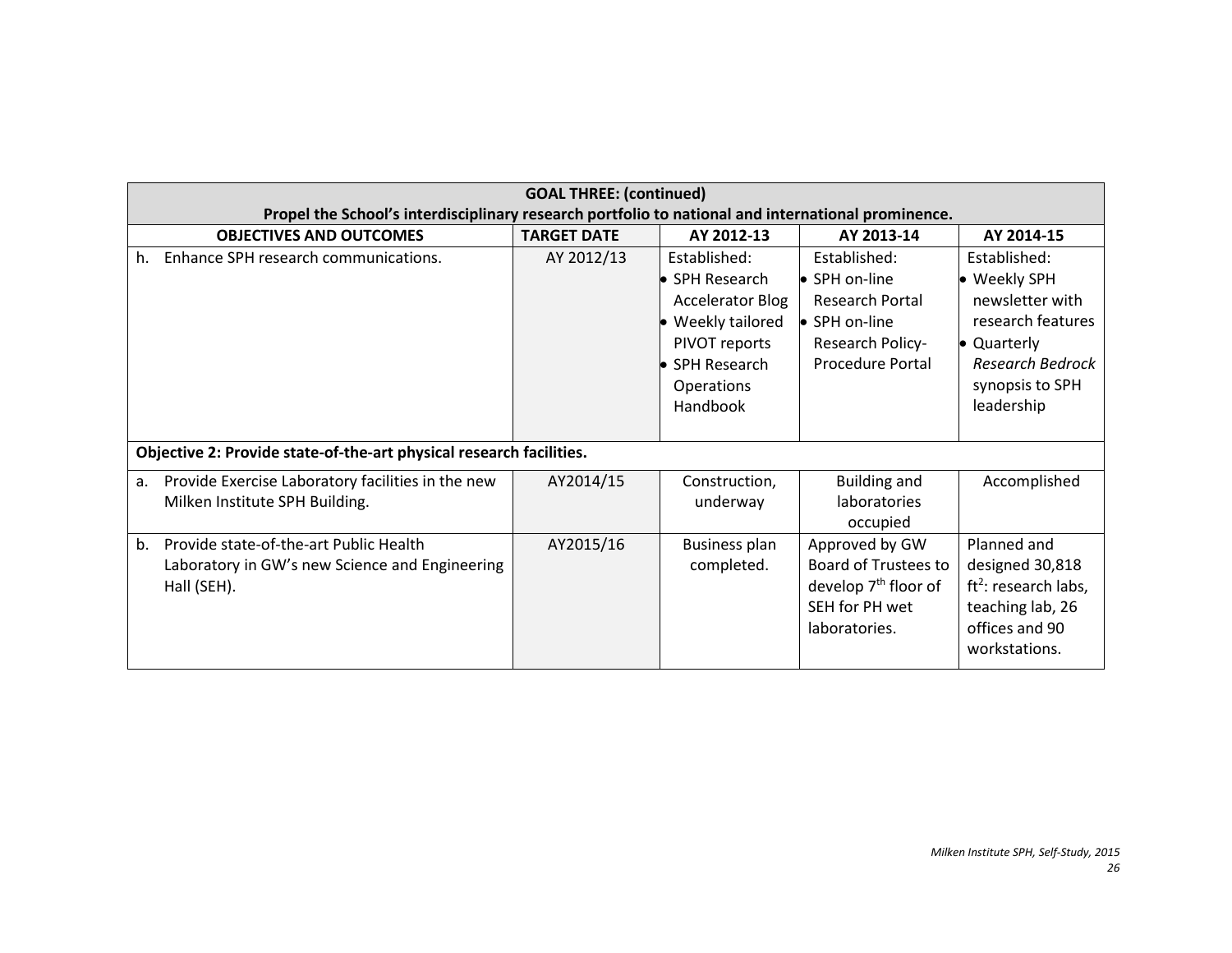| <b>GOAL THREE: (continued)</b>                                                                     |                    |                                                 |                                                                                                           |                                                                                                                                                                                     |  |
|----------------------------------------------------------------------------------------------------|--------------------|-------------------------------------------------|-----------------------------------------------------------------------------------------------------------|-------------------------------------------------------------------------------------------------------------------------------------------------------------------------------------|--|
| Propel the School's interdisciplinary research portfolio to national and international prominence. |                    |                                                 |                                                                                                           |                                                                                                                                                                                     |  |
| <b>OBJECTIVES AND OUTCOMES</b>                                                                     | <b>TARGET DATE</b> | AY 2012-13                                      | AY 2013-14                                                                                                | AY 2014-15                                                                                                                                                                          |  |
| Establish Public Health and Exercise Laboratory<br>c.<br>facility management procedures/functions. | AY2015/16          | Planned                                         | • Hired SPH Building<br>Manager.<br><b>Hired Exercise Lab</b><br>Manager.                                 | • Established<br>processes for<br>core facilities.<br>• Established<br>equipment<br>procurement<br>procedures.<br>• Developed job<br>description for<br>hiring a PH Lab<br>Manager. |  |
| Objective 3: Increase externally funded research conducted at the SPH.                             |                    |                                                 |                                                                                                           |                                                                                                                                                                                     |  |
| Improve efficiencies in pre-award services.<br>a.                                                  | AY2013/14          | Conducted SPH<br>pre-award needs<br>assessment. | Established pre-<br>award shared<br>services model<br>within the SPH<br>Office of Research<br>Excellence. | Ongoing                                                                                                                                                                             |  |
| Improve efficiencies in post-award services.<br>b.                                                 | AY2015/16          |                                                 |                                                                                                           | Post-award needs<br>assessment<br>completed.                                                                                                                                        |  |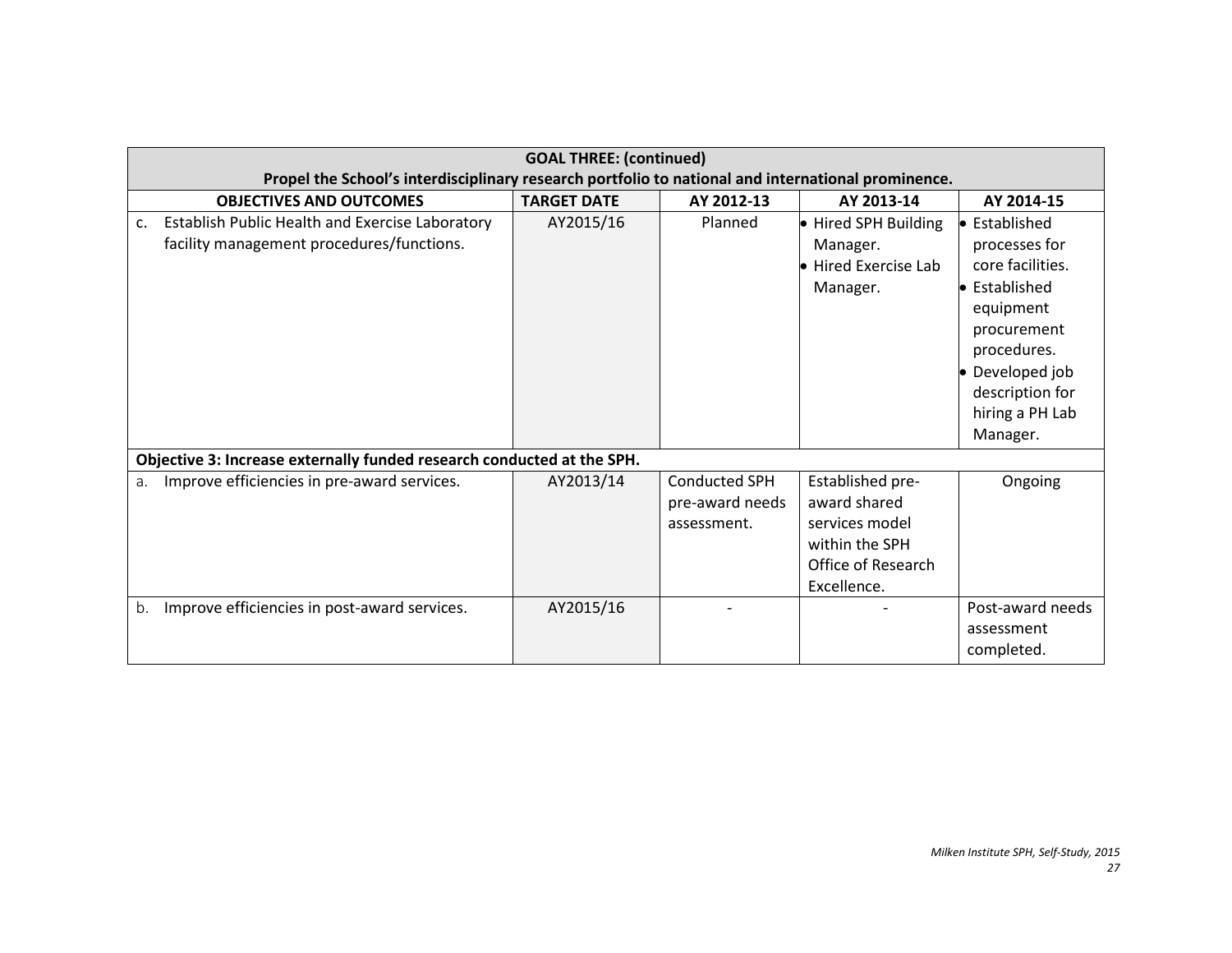| <b>GOAL THREE: (continued)</b><br>Propel the School's interdisciplinary research portfolio to national and international prominence.                                                             |                         |                                                                                                                                                                                      |                                                                                                                                                                                                                   |                                                                                                                                                                                                                                                                                                    |  |  |
|--------------------------------------------------------------------------------------------------------------------------------------------------------------------------------------------------|-------------------------|--------------------------------------------------------------------------------------------------------------------------------------------------------------------------------------|-------------------------------------------------------------------------------------------------------------------------------------------------------------------------------------------------------------------|----------------------------------------------------------------------------------------------------------------------------------------------------------------------------------------------------------------------------------------------------------------------------------------------------|--|--|
| <b>OBJECTIVES AND OUTCOMES</b>                                                                                                                                                                   | <b>TARGET DATE</b>      | AY 2012-13                                                                                                                                                                           | AY 2013-14                                                                                                                                                                                                        | AY 2014-15                                                                                                                                                                                                                                                                                         |  |  |
| Provide competitive shared resources/cores.<br>c.                                                                                                                                                | AY2013/14-<br>AY2015/16 | Established<br>Biostatistical-Epi<br>Consulting<br>Service (BECS):<br>http://publicheal<br>th.gwu.edu/proje<br>cts/biostatistics-<br>and-<br>epidemiology-<br>consulting-<br>service | <b>Established HIPAA</b><br>secured server<br>Purchased off-shelf,<br>Colonial1:<br>('Big Data' analysis<br>and<br>storage, http://publi<br>chealth.gwu.edu/re<br>search/shared-data-<br>platform-strong-<br>box) | Established<br>Strongbox, 150<br>users:<br>(Shared data<br>analysis/ storage,<br>10 software<br>packages; VPN<br>and<br>Onsite, http://pub<br>lichealth.gwu.edu<br>/research/shared-<br>data-platform-<br>strong-box)<br>Approved:<br>• BSL-3 for Public<br><b>Health Lab</b><br>• Sequencing Core |  |  |
| Increase NIH funding.<br>d.                                                                                                                                                                      | AY2013/14               | \$6.4M                                                                                                                                                                               | \$8.7M                                                                                                                                                                                                            | \$9.8M                                                                                                                                                                                                                                                                                             |  |  |
| Increase direct and indirect funding across<br>e.<br>departments (from \$33M, FY2010).<br>Note: Does not include Biostatistics Center                                                            | AY2012/13               | \$38.6M<br>(\$33.8M, Direct;<br>\$4.8M IDC)                                                                                                                                          | \$38.8M<br>(\$33.5M, Direct;<br>\$5.3M IDC)                                                                                                                                                                       | \$43.1M<br>(\$36.5M, Direct;<br>\$6.6M IDC)                                                                                                                                                                                                                                                        |  |  |
| f.<br>Increase number of active awards across ranks*<br>(# awards).<br>*Number of awards and PI's are for active<br>grants. Some PIs have more than one grant and<br>are counted more than once. | AY2012/13               | 281<br>Professor=144<br>Assoc. Prof.=77<br>Asst. Prof.=32<br>Res. Scientist=28                                                                                                       | 285<br>Professor=124<br>Assoc. Prof.=85<br>Asst. Prof.=41<br>Res. Scientist=35                                                                                                                                    | 323<br>Professor=149<br>Assoc. Prof.=85<br>Asst. Prof.=52<br>Res. Scientist=40<br>40%                                                                                                                                                                                                              |  |  |
| g. Overall success rates on proposals.                                                                                                                                                           | 40%                     | 45%                                                                                                                                                                                  | 49%                                                                                                                                                                                                               |                                                                                                                                                                                                                                                                                                    |  |  |

*Milken Institute SPH, Self-Study, 2015*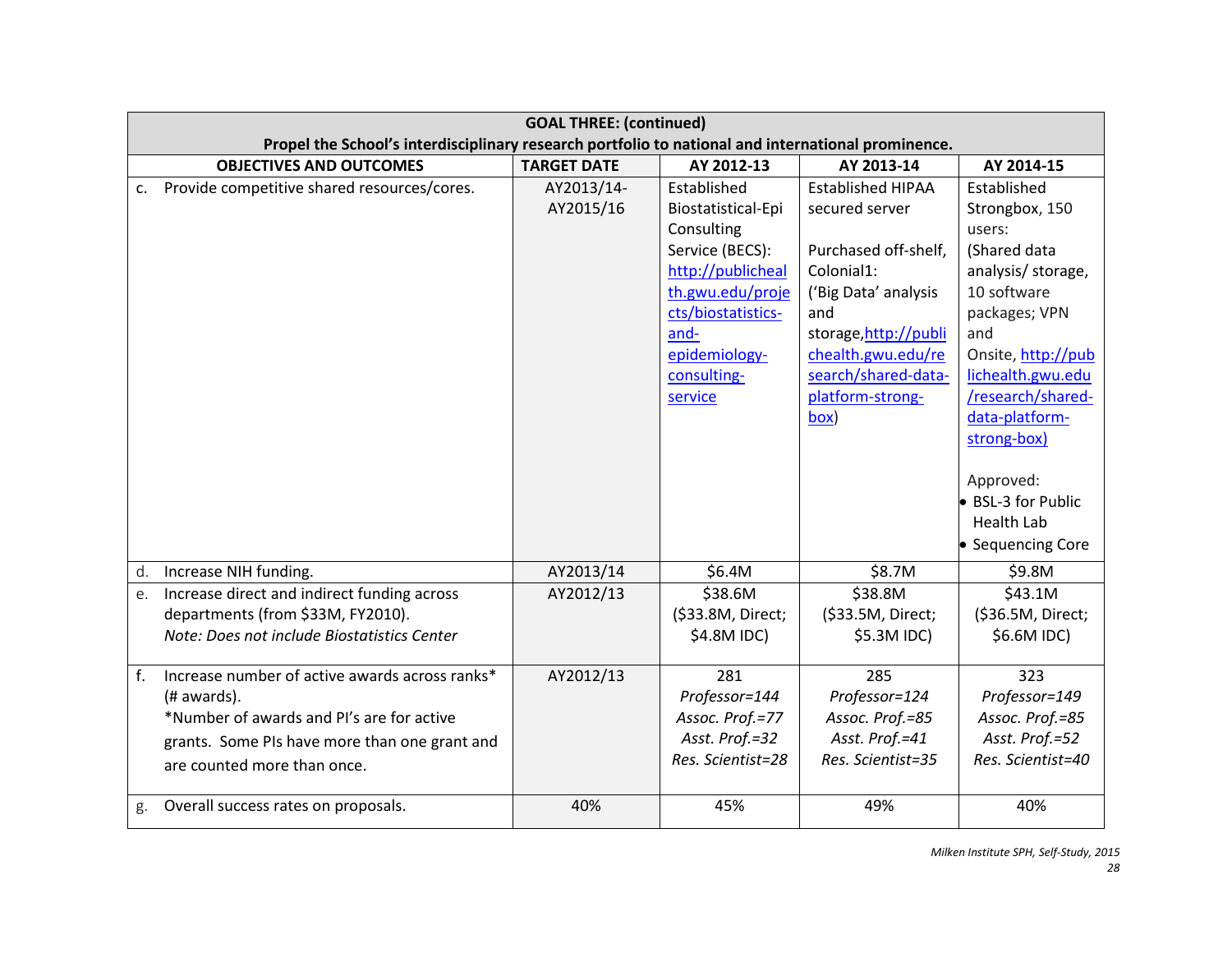| <b>GOAL THREE: (continued)</b>                                                                                           |                    |                   |                  |                  |  |  |  |
|--------------------------------------------------------------------------------------------------------------------------|--------------------|-------------------|------------------|------------------|--|--|--|
| Propel the School's interdisciplinary research portfolio to national and international prominence.                       |                    |                   |                  |                  |  |  |  |
| <b>OBJECTIVES AND OUTCOMES</b>                                                                                           | <b>TARGET DATE</b> | AY 2012-13        | AY 2013-14       | AY 2014-15       |  |  |  |
| Objective 4: Enhance the scholarly output of SPH faculty, research staff, and students.                                  |                    |                   |                  |                  |  |  |  |
| Demonstrate impact/reach of SPH scholarship<br>a.                                                                        | AY2015/16          | 251               | 270              | 254              |  |  |  |
| through tracking number of publications.                                                                                 |                    |                   |                  |                  |  |  |  |
|                                                                                                                          |                    |                   |                  |                  |  |  |  |
|                                                                                                                          |                    |                   |                  |                  |  |  |  |
|                                                                                                                          |                    |                   |                  |                  |  |  |  |
|                                                                                                                          |                    |                   |                  |                  |  |  |  |
| Objective 5: Elevate the visibility of GW SPH research to the school, university, national, and international audiences. |                    |                   |                  |                  |  |  |  |
| Establish protocol to disseminate research<br>a.                                                                         | AY2012/13          | Estimated         | Ongoing          | Ongoing          |  |  |  |
| results in multiple formats.                                                                                             |                    | research presence |                  |                  |  |  |  |
|                                                                                                                          |                    | on:               |                  |                  |  |  |  |
|                                                                                                                          |                    | • SPH/GW          |                  |                  |  |  |  |
|                                                                                                                          |                    | website           |                  |                  |  |  |  |
|                                                                                                                          |                    | • research blog   |                  |                  |  |  |  |
|                                                                                                                          |                    | • Huff Post blog  |                  |                  |  |  |  |
|                                                                                                                          |                    | • Op-eds          |                  |                  |  |  |  |
|                                                                                                                          |                    | • Post press      |                  |                  |  |  |  |
|                                                                                                                          |                    | releases to       |                  |                  |  |  |  |
|                                                                                                                          |                    | Newswise and      |                  |                  |  |  |  |
|                                                                                                                          |                    | EurekAlert!       |                  |                  |  |  |  |
| Increased documentation of SPH presence in<br>b.                                                                         | AY2013/14          | 4,000 media hits  | 5,466 media hits | 2,882 media hits |  |  |  |
| high impact news outlets.                                                                                                |                    |                   |                  |                  |  |  |  |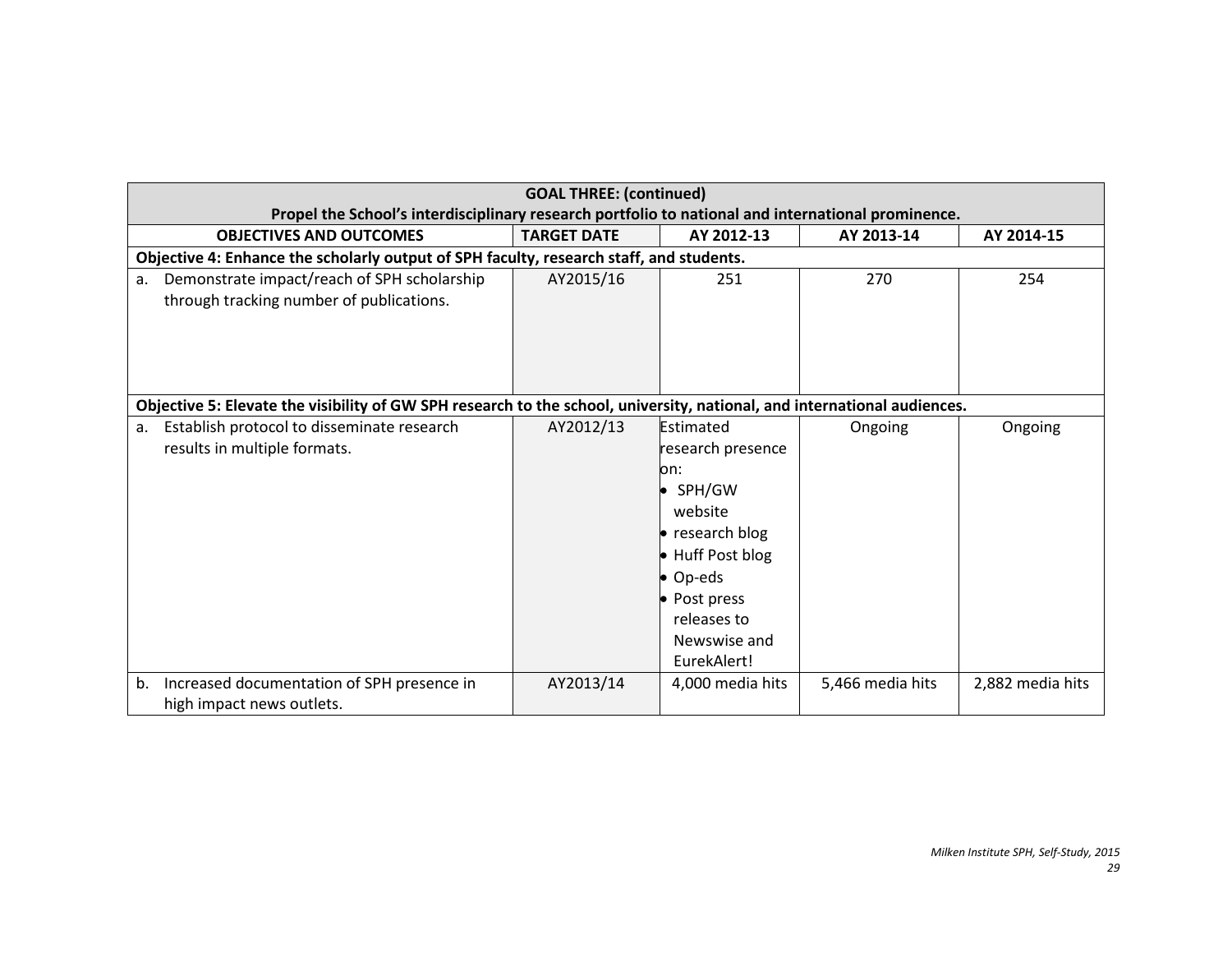|    | <b>GOAL THREE: (continued)</b>                                                                     |                    |                |                     |                 |  |  |  |
|----|----------------------------------------------------------------------------------------------------|--------------------|----------------|---------------------|-----------------|--|--|--|
|    | Propel the School's interdisciplinary research portfolio to national and international prominence. |                    |                |                     |                 |  |  |  |
|    | <b>OBJECTIVES AND OUTCOMES</b>                                                                     | <b>TARGET DATE</b> | AY 2012-13     | AY 2013-14          | AY 2014-15      |  |  |  |
|    | Objective 6: Cultivate Doctoral and Post-doctoral research training platforms.                     |                    |                |                     |                 |  |  |  |
| a. | Transfer the PhD in Epidemiology from CCAS to                                                      | AY2013/14          |                | Complete            | 21 Students     |  |  |  |
|    | the School of Public Health. Add focus areas in                                                    |                    |                |                     |                 |  |  |  |
|    | EOH and Physical Activity.                                                                         |                    |                |                     |                 |  |  |  |
| b. | Encourage the transfer of the PhD in                                                               | AY2015/16          |                |                     | Discussion with |  |  |  |
|    | Biostatistics to the School of Public Health.                                                      |                    |                |                     | <b>CCAS</b>     |  |  |  |
| C. | Launch a PhD in Social and Behavioral Sciences                                                     | AY2016/17          |                |                     | Approved by     |  |  |  |
|    | in PH.                                                                                             |                    |                |                     | GW Board of     |  |  |  |
|    |                                                                                                    |                    |                |                     | Trustees, June  |  |  |  |
|    |                                                                                                    |                    |                |                     | 2015.           |  |  |  |
| d. | Allocate endowment income to support                                                               | AY2013/14          |                | Funded 1 PhD Epi    | \$87,810 to     |  |  |  |
|    | fellowships that attract top tier doctoral                                                         |                    |                | student (\$18,172); | Milken Scholars |  |  |  |
|    | students.                                                                                          |                    |                |                     |                 |  |  |  |
| e. | Develop and implement post-doctoral fellowship                                                     | AY2013/14          | $\overline{4}$ | 6                   | 8               |  |  |  |
|    | structure; hire post-docs. (# Postdocs)                                                            |                    |                |                     |                 |  |  |  |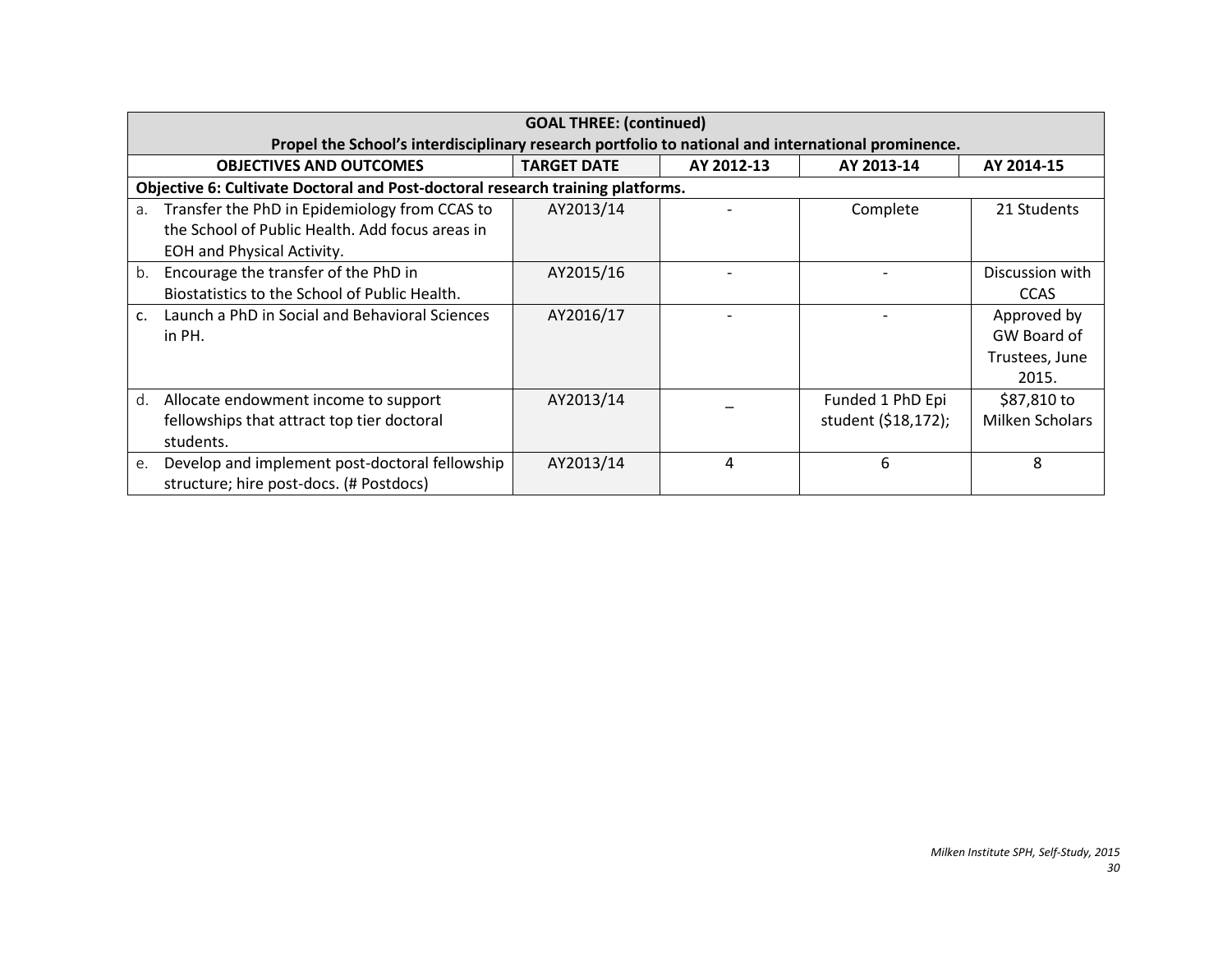|                | <b>GOAL FOUR:</b>                                                                                          |               |                       |                           |                   |  |  |  |  |
|----------------|------------------------------------------------------------------------------------------------------------|---------------|-----------------------|---------------------------|-------------------|--|--|--|--|
|                | Integrate the School's global health initiatives in alignment with GW's institutional global impact goals. |               |                       |                           |                   |  |  |  |  |
|                | <b>OBJECTIVES AND OUTCOMES</b>                                                                             | <b>TARGET</b> | AY 2012-13            | AY 2013-14                | AY 2014-15        |  |  |  |  |
|                | Objective 1: Expand expertise and leadership in global health.                                             |               |                       |                           |                   |  |  |  |  |
| a.             | Hire a renowned scholar to chair                                                                           | AY2012/13     | James Tielsch         |                           |                   |  |  |  |  |
|                | Department of Global Health.                                                                               |               |                       |                           |                   |  |  |  |  |
| b.             | Other hires actively engaged in global                                                                     | Ongoing       | • Cheng Huang         | • Julie Fisher            | • Carlos Santos-  |  |  |  |  |
|                | health research and practice.                                                                              |               | • Mary Ellsberg       | • Culberto Garza          | <b>Burgoa</b>     |  |  |  |  |
|                |                                                                                                            |               | Khadi Ndiaye          |                           | • Manuel          |  |  |  |  |
|                |                                                                                                            |               | • Amanda Northcross   |                           | Contreras-        |  |  |  |  |
|                |                                                                                                            |               | $\bullet$ Rajiv Rimal |                           | Urbina            |  |  |  |  |
|                |                                                                                                            |               | $\bullet$ Amira Roess |                           | • Claire Standley |  |  |  |  |
|                |                                                                                                            |               | • Jack Sandberg       |                           | (staff)           |  |  |  |  |
|                |                                                                                                            |               | $\bullet$ Ron Waldman |                           | Erin Sorrell      |  |  |  |  |
|                |                                                                                                            |               |                       |                           | (staff)           |  |  |  |  |
|                | Objective 2: Establish collaborative, organized centers for Global Research and Education.                 |               |                       |                           |                   |  |  |  |  |
| a.             | Sumner M. Redstone Global Center for                                                                       | AY2013/14     |                       | Established with          | <b>GW Charter</b> |  |  |  |  |
|                | Prevention and Wellness.                                                                                   |               |                       | philanthropy              | planned           |  |  |  |  |
| b.             | Reorganize GW Center for Global Health.                                                                    | AY2015/16     |                       | Planned                   | Chartered         |  |  |  |  |
| $\mathsf{C}$ . | Center for Social Well-Being and                                                                           | AY2014/15     |                       | <b>UNICEF Cooperative</b> | Ongoing           |  |  |  |  |
|                | Development.                                                                                               |               |                       | Agreement                 |                   |  |  |  |  |
| d.             | Antibiotic Resistance Action Center.                                                                       | AY2014/15     |                       | Planned                   | Established       |  |  |  |  |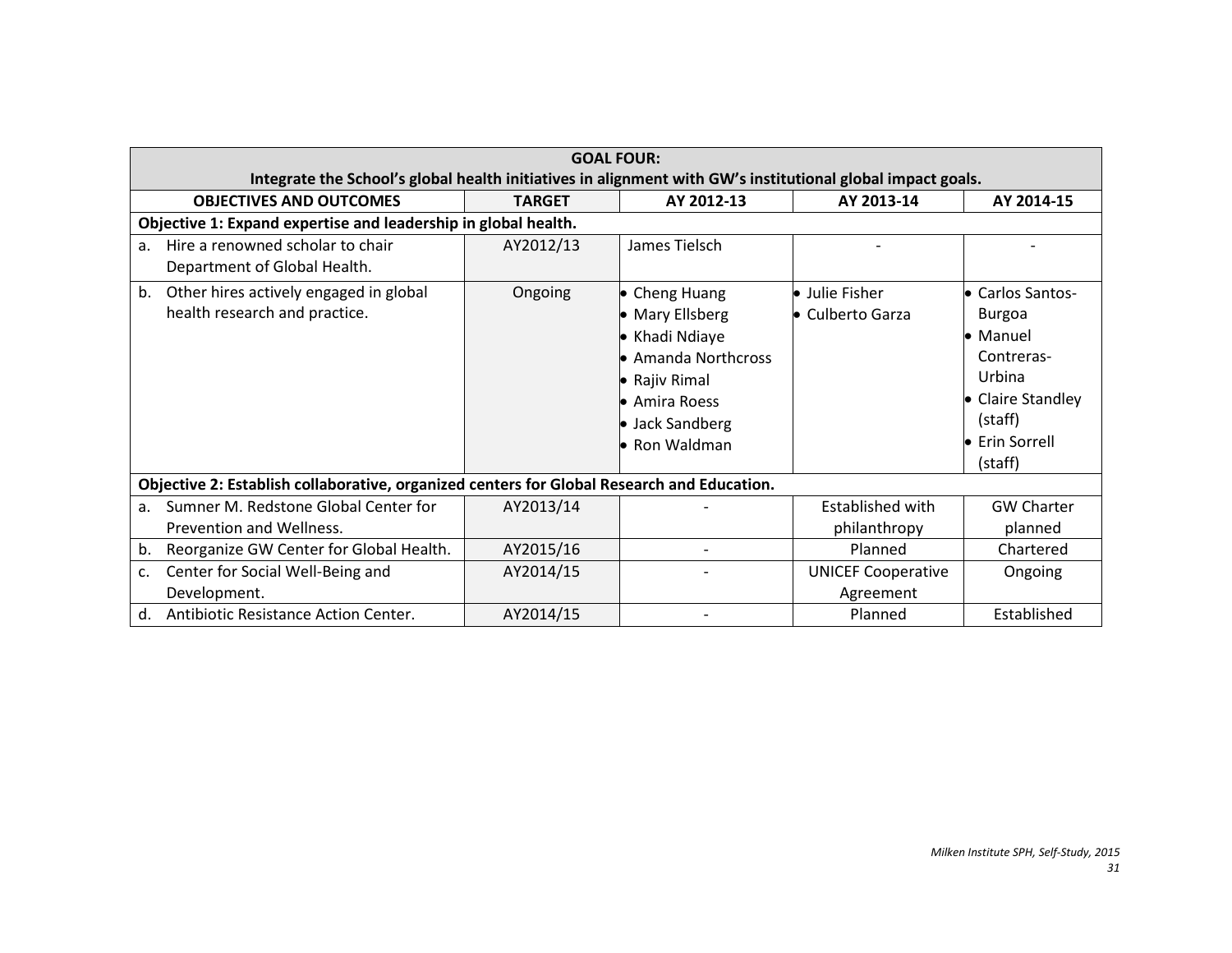|         | <b>GOAL FOUR: (continued)</b><br>Integrate the School's global health initiatives in alignment with GW's institutional global impact goals. |           |          |           |                       |  |  |  |
|---------|---------------------------------------------------------------------------------------------------------------------------------------------|-----------|----------|-----------|-----------------------|--|--|--|
|         | <b>OBJECTIVES AND OUTCOMES</b><br>AY 2012-13<br>AY 2013-14<br><b>TARGET</b><br>AY 2014-15                                                   |           |          |           |                       |  |  |  |
|         | Objective 3: Develop model curricula for global health research and training.                                                               |           |          |           |                       |  |  |  |
| a.      | Review and restructure GH MPH tracks.                                                                                                       | AY2013/14 |          | Completed | Ongoing               |  |  |  |
| b.      | Complete Academic Program Review.                                                                                                           | AY2014/15 |          |           | Partial               |  |  |  |
| C.      | Increase number of students admitted to<br>Peace Corps International.                                                                       | AY2015/16 | 12       | 8         | 15                    |  |  |  |
| $d_{-}$ | Create MPH in Global Environmental<br>Health track (# new students).                                                                        | 2012      | Launched | 9         | $\overline{ }$        |  |  |  |
| e.      | Relaunch MPH in Global Health<br><b>Epidemiology and Disease Control</b>                                                                    | AY2016/17 |          |           | Planned               |  |  |  |
|         | Objective 4: Develop a robust infrastructure for global research.                                                                           |           |          |           |                       |  |  |  |
| a.      | Support GW Office of the Vice President                                                                                                     | AY2015/16 |          |           | <b>OVPR</b> initiates |  |  |  |
|         | for Research (OVPR) task force.                                                                                                             |           |          |           | process               |  |  |  |
| b.      | Cultivate highly engaged international<br>practicum sites (# sites).                                                                        | 20        | $31*$    | 12        | 17                    |  |  |  |

\*Note: Since Dr. Tielsch arrived, the department's focus has been on quality placements at organizations where we have growing relationships rather than simply increasing volume /quantity. Consequently, we dropped several previous sites as we build sites that will best serve our global health students.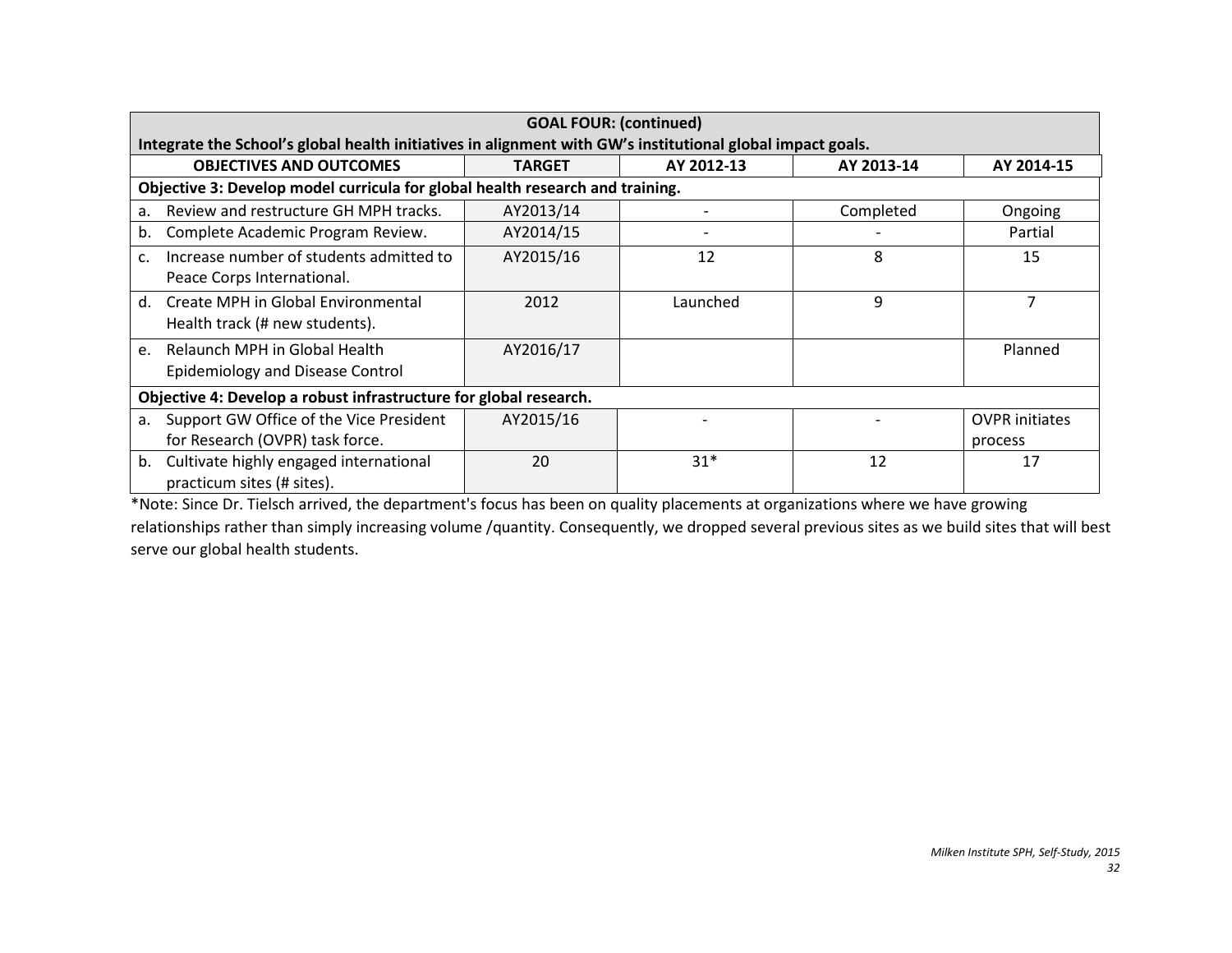|                | <b>GOAL FIVE:</b>                                                                   |               |                     |                         |                     |  |
|----------------|-------------------------------------------------------------------------------------|---------------|---------------------|-------------------------|---------------------|--|
|                | Leverage health policy expertise to impact policies and improve public health.      |               |                     |                         |                     |  |
|                | <b>OBJECTIVES AND OUTCOMES</b>                                                      | <b>TARGET</b> | AY 2012-13          | AY 2013-14              | AY 2014-15          |  |
|                | Objective 1. Build strength in health economics and global health policy.           |               |                     |                         |                     |  |
| a <sub>r</sub> | Increase number of full time PhD health                                             | 6             | $\overline{3}$      | 4                       | 5                   |  |
|                | economists (# faculty health economists).                                           |               |                     |                         |                     |  |
| b.             | Develop collaborations in global health policy                                      | AY2015/16     | Medical             | <b>Global Health</b>    | Ongoing             |  |
|                | across departments in the SPH and across the                                        |               | Education           | <b>Security Program</b> |                     |  |
|                | University.                                                                         |               | Partnership         |                         |                     |  |
|                |                                                                                     |               | Initiative (Africa) |                         |                     |  |
| c.             | Recruit at least one faculty member in the area of                                  | AY2015/16     |                     |                         | Planned (search     |  |
|                | applied global health economics/financing.                                          |               |                     |                         | open fall 2015)     |  |
|                | d. Recruit senior faculty member to direct MPH in                                   | AY2014/15     | $\overline{a}$      |                         | <b>Hired Carlos</b> |  |
|                | <b>Global Health Policy</b>                                                         |               |                     |                         | Santos-Burgoa       |  |
|                | Objective 2. Strengthen linkages between policy and management.                     |               |                     |                         |                     |  |
| a.             | Combine departments of Health Policy and                                            | AY2014/15     |                     | Departmental            | Implemented         |  |
|                | Health Services, Management and Leadership.                                         |               |                     | reviews                 |                     |  |
|                | b. Strengthen MPH core by linking health policy and                                 | AY2013/14     | Task force          | Combined two            | Ongoing             |  |
|                | management pedagogically.                                                           |               | convened            | courses into one        |                     |  |
|                | Objective 3. Generate resources to respond to critical policy issues.               |               |                     |                         |                     |  |
| a.             | Research awards from federal IDIQ mechanism.                                        | Ongoing       | \$3 Million         | \$0.7 million           | \$2.4 Million       |  |
| b.             | Develop amicus curiae briefs related to public                                      | Ongoing       |                     | · Burwell v Hobby       | • King v Burwell    |  |
|                | health issues for Supreme Court or federal court                                    |               |                     | Lobby                   | • Michigan v EPA    |  |
|                | cases.                                                                              |               |                     | • Halbig v Sebelius     |                     |  |
|                |                                                                                     |               |                     | • Pruitt v Sebelius     |                     |  |
| c.             | Disseminate policy briefs on timely federal and                                     | Ongoing       | 31                  | 45                      | 48                  |  |
|                | state health policy and public health issues                                        |               |                     |                         |                     |  |
|                | Objective 4: Support faculty in communicating results of research to policy makers. |               |                     |                         |                     |  |
| a.             | Provide ongoing training and support to faculty                                     | Ongoing       | Formal: 8           | Formal: 8               | Formal: 8           |  |
|                | members for communicating to the public (#                                          |               | Informal: 11        | Informal:18             | Informal: 19        |  |
|                | receiving formal and informal media training*).                                     |               |                     |                         |                     |  |
| b.             | Respond to policy makers need for expertise (#                                      |               | 28                  | 18                      | 19                  |  |
|                | faculty participating).                                                             |               |                     |                         |                     |  |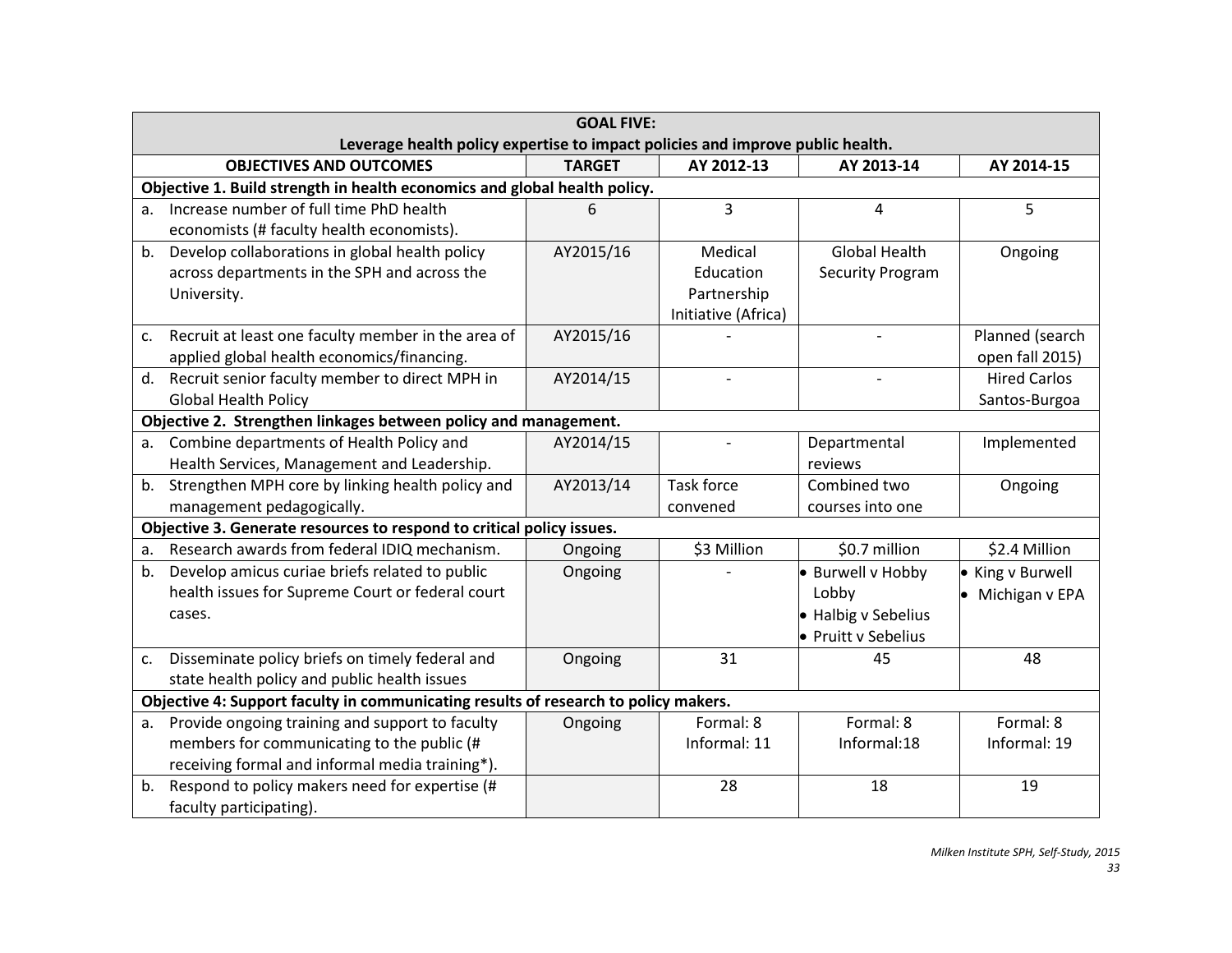\* Formal training refers to training conducted by an external, professional media consultant, while informal training is conducted in house with SPH Communications Staff.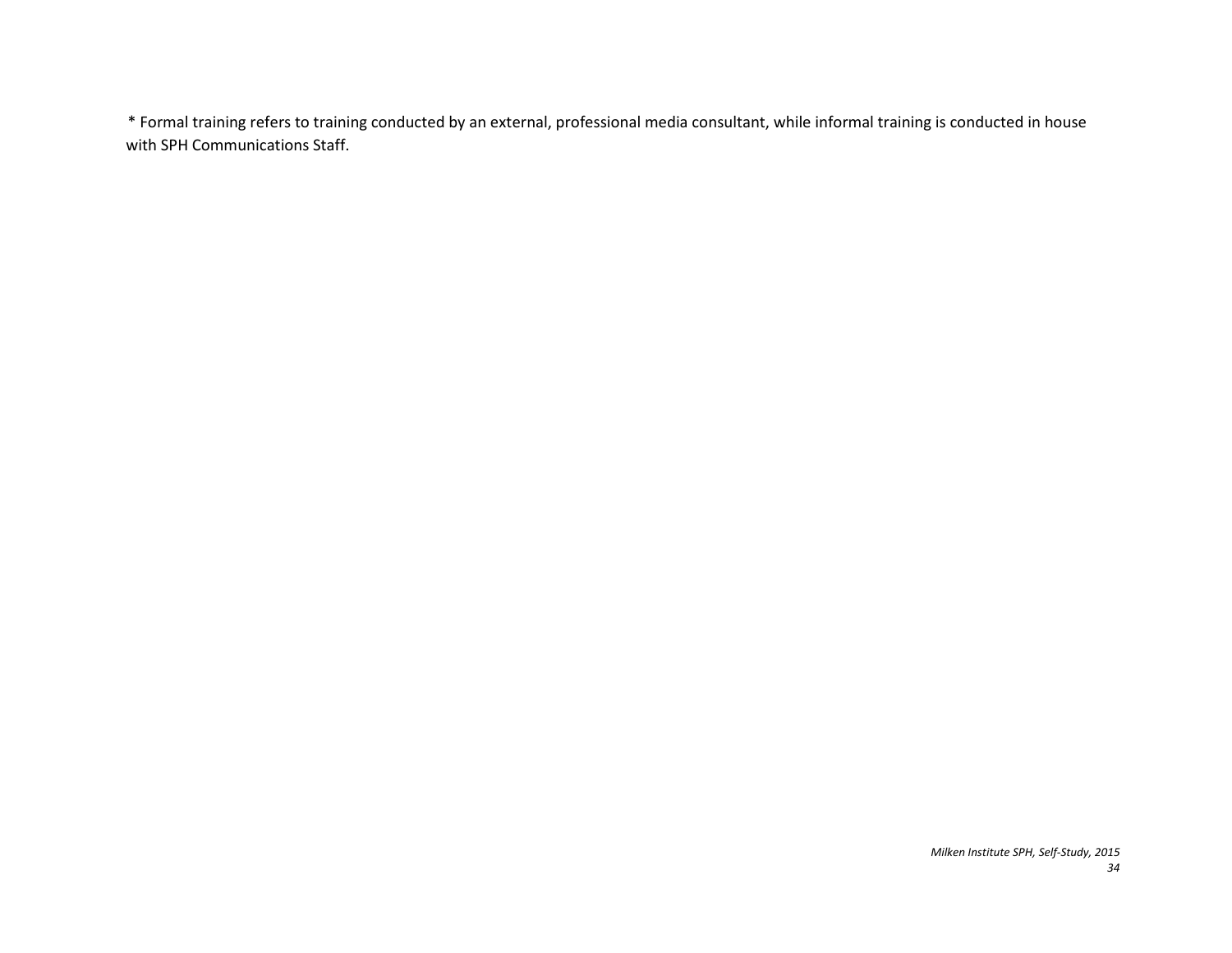| <b>GOAL FIVE: (continued)</b>                                                                  |               |                 |                |                     |  |
|------------------------------------------------------------------------------------------------|---------------|-----------------|----------------|---------------------|--|
| Leverage health policy expertise to impact policies and improve public health.                 |               |                 |                |                     |  |
| <b>OBJECTIVES AND OUTCOMES</b>                                                                 | <b>TARGET</b> | AY 2012-13      | AY 2013-14     | AY 2014-15          |  |
| Objective 5: Redesign Health Policy curriculum to be responsive to changing workforce demands. |               |                 |                |                     |  |
| Review and update Health Policy core curriculum.<br>a.                                         | Ongoing       | Analysis course |                | Review              |  |
|                                                                                                |               | (3 cr) added    |                | <b>Fundamentals</b> |  |
|                                                                                                |               |                 |                | course              |  |
| Review and update Health Policy electives.<br>b.                                               | Ongoing       |                 | Program review | Add electives to    |  |
|                                                                                                |               |                 |                | curriculum to       |  |
|                                                                                                |               |                 |                | increase options    |  |
| Objective 6: Increase funding for PhD students in                                              | AY2014/15     |                 |                | \$130,000 for AY    |  |
| <b>Public Policy and Admin (HP track).</b>                                                     |               |                 |                | 2016                |  |
| Objective 7. Convene key stakeholders and decision makers around high priority issues.         |               |                 |                |                     |  |
| Host conferences and public events (# events).<br>a.                                           | Ongoing       |                 | 60             | 115                 |  |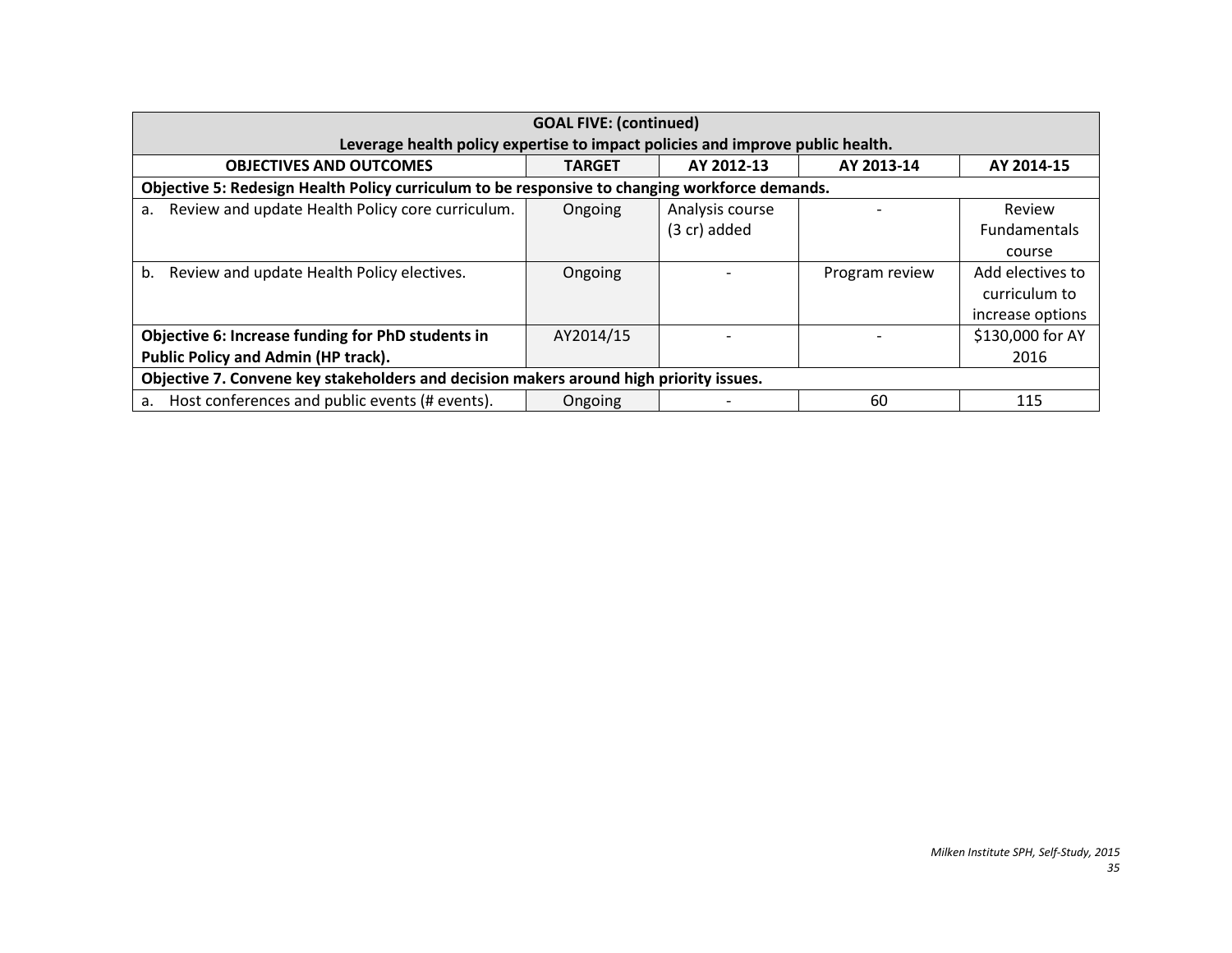|                | <b>GOAL SIX:</b>                                                                                                                       |               |            |            |                     |  |  |
|----------------|----------------------------------------------------------------------------------------------------------------------------------------|---------------|------------|------------|---------------------|--|--|
|                | Be at the forefront of GW institutional initiatives on citizenship and leadership.                                                     |               |            |            |                     |  |  |
|                | <b>Objectives and outcomes</b>                                                                                                         | <b>TARGET</b> | AY 2012-13 | AY 2013-14 | AY 2014-15          |  |  |
|                | Objective 1: Recognize and reward university, community and professional service.                                                      |               |            |            |                     |  |  |
| a.             | Include service in annual reviews.                                                                                                     | AY2012/13     | <b>Yes</b> | Yes        | Yes                 |  |  |
| b.             | Include service in department APT guidelines.                                                                                          | AY2012/13     | <b>Yes</b> | Yes        | <b>Yes</b>          |  |  |
|                | Objective 2: Foster a mindset of interdisciplinary and inter-professional service leadership among faculty, staff and students.        |               |            |            |                     |  |  |
| а.             | Support of student organizations providing                                                                                             | AY2012/13     | Ongoing    | Ongoing    | Ongoing             |  |  |
|                | service.                                                                                                                               |               |            |            |                     |  |  |
| $b_{-}$        | Review and modify ISCOPES to better support                                                                                            | AY2014/15     |            |            | Partial             |  |  |
|                | community engagement and service.                                                                                                      |               |            |            |                     |  |  |
| $\mathsf{C}$ . | Establish a faculty and student advisory board for                                                                                     | AY 2015-16    |            |            | In Progress         |  |  |
|                | Office of Practice.                                                                                                                    |               |            |            |                     |  |  |
|                | d. Collaborate with other university units to develop                                                                                  | AY2014/15     |            |            | <b>Task force</b>   |  |  |
|                | Interprofessional education vision.                                                                                                    |               |            |            | convened            |  |  |
|                | Objective 3: Expand the School's faculty and staff-led practice-based partnerships, and the options available for the required student |               |            |            |                     |  |  |
|                | practicum experience.                                                                                                                  |               |            |            |                     |  |  |
| a.             | Increase practica partnerships.                                                                                                        | 200           | 136        | 131        | 168                 |  |  |
| $b_{-}$        | Design and deploy new system to facilitate                                                                                             | AY 2015-16    |            | Planned    | Construction        |  |  |
|                | practice partnerships.                                                                                                                 |               |            |            | underway            |  |  |
|                | Objective 4: Engage with local institutions to develop and implement policies and programs to improve health locally.                  |               |            |            |                     |  |  |
| a.             | Launch Healthy DC.                                                                                                                     | AY2015/16     |            |            | Planning meetings   |  |  |
|                |                                                                                                                                        |               |            |            | held with potential |  |  |
|                |                                                                                                                                        |               |            |            | partners in DC.     |  |  |
| b.             | Initiate a DC-Health and Nutrition Examination                                                                                         | AY2016/17     |            |            | Planning            |  |  |
|                | Survey (DC-HANES).                                                                                                                     |               |            |            |                     |  |  |
|                |                                                                                                                                        |               |            |            |                     |  |  |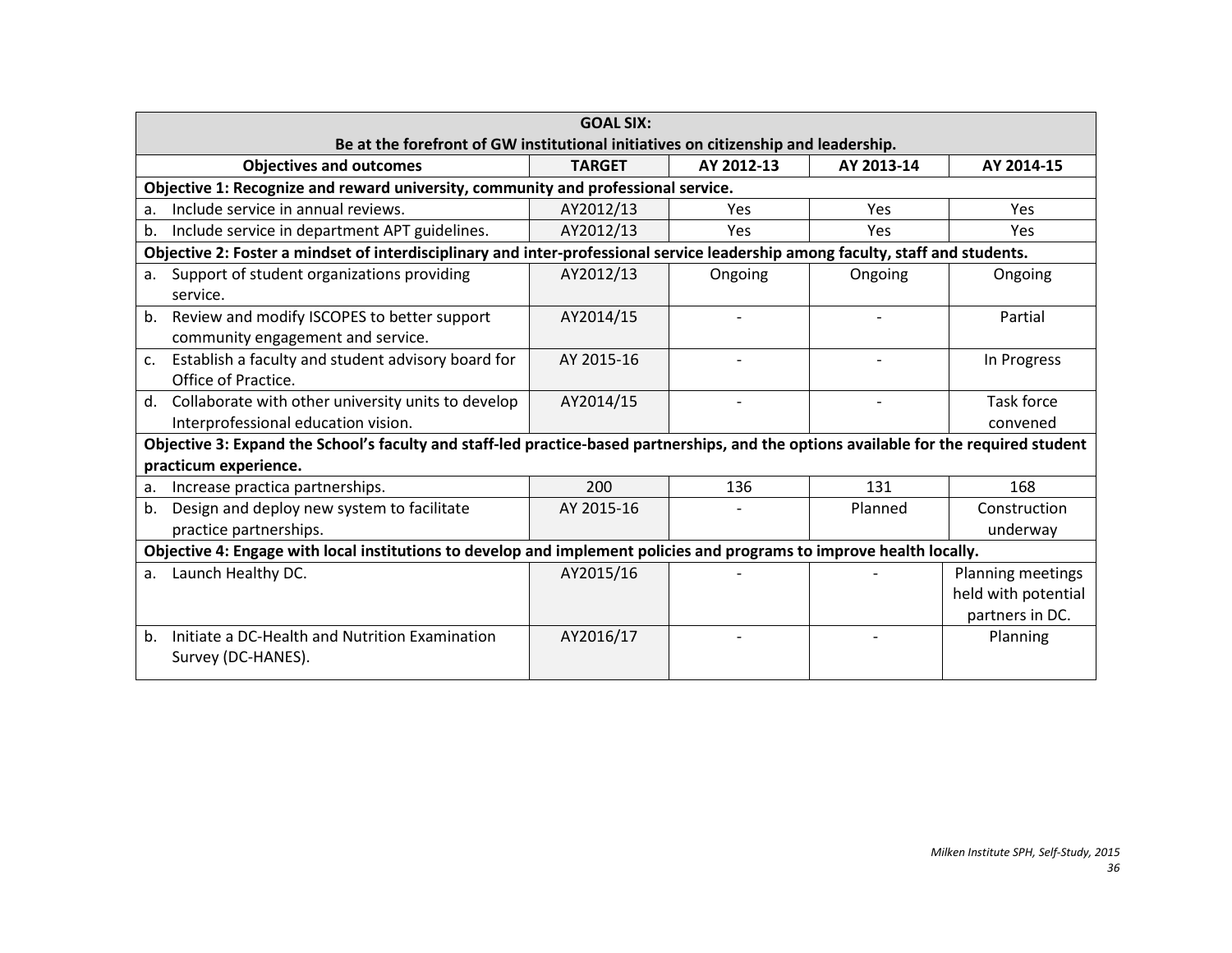| <b>GOAL SIX: (continued)</b>                                                                                                                                                                                                                                                                                                                                                                                                                                                           |                                                                                                                     |                                                        |                                                                                 |                                                                                                                          |  |  |
|----------------------------------------------------------------------------------------------------------------------------------------------------------------------------------------------------------------------------------------------------------------------------------------------------------------------------------------------------------------------------------------------------------------------------------------------------------------------------------------|---------------------------------------------------------------------------------------------------------------------|--------------------------------------------------------|---------------------------------------------------------------------------------|--------------------------------------------------------------------------------------------------------------------------|--|--|
| Be at the forefront of GW institutional initiatives on citizenship and leadership.                                                                                                                                                                                                                                                                                                                                                                                                     |                                                                                                                     |                                                        |                                                                                 |                                                                                                                          |  |  |
| <b>Objectives and outcomes</b>                                                                                                                                                                                                                                                                                                                                                                                                                                                         | <b>TARGET</b>                                                                                                       | AY 2012-13                                             | AY 2013-14                                                                      | AY 2014-15                                                                                                               |  |  |
| Local Initiatives:<br>$\mathsf{C}$ .                                                                                                                                                                                                                                                                                                                                                                                                                                                   |                                                                                                                     |                                                        |                                                                                 |                                                                                                                          |  |  |
| • DC Developmental CFAR                                                                                                                                                                                                                                                                                                                                                                                                                                                                | $2010 - 2015$                                                                                                       | Ongoing                                                | Ongoing                                                                         | Ongoing                                                                                                                  |  |  |
| • DC CFAR                                                                                                                                                                                                                                                                                                                                                                                                                                                                              | $2016 - 2021$                                                                                                       |                                                        | Planned                                                                         | Funded                                                                                                                   |  |  |
| • DC DOH-SPH Public Health-Academic<br>Partnership for HIV Epi and Surveillance<br>• DC DOH Leadership training<br>• DC DOH Staff Professional Development<br>• GW Cancer Institute - Prevention AD<br>• Redstone Center<br>• Center for Healthy Aging<br>• Antibiotic Resistance Action Center<br>• IVY City Air Pollution community assistance<br>• Environmental Health Summit- build<br>consortium of environmental/occupational<br>health researchers from 9 area universities to | 2010-2021<br>2015-2021<br>2010 - 2021<br>2016-2021<br>2015-2021<br>2016-2021<br>2016-2021<br>2014-2016<br>2015-2021 | Ongoing<br>Ongoing<br>Proposed<br>Proposed<br>Proposed | Ongoing<br>Planned<br>Ongoing<br>Formative<br>Proposed<br>Proposed<br>Initiated | Ongoing<br>Initiated<br>Ongoing<br>Planned<br>Initiated<br><b>Funding Requested</b><br>Initiated<br>Ongoing<br>Initiated |  |  |
| focus on DC Metro area issues.                                                                                                                                                                                                                                                                                                                                                                                                                                                         |                                                                                                                     |                                                        |                                                                                 |                                                                                                                          |  |  |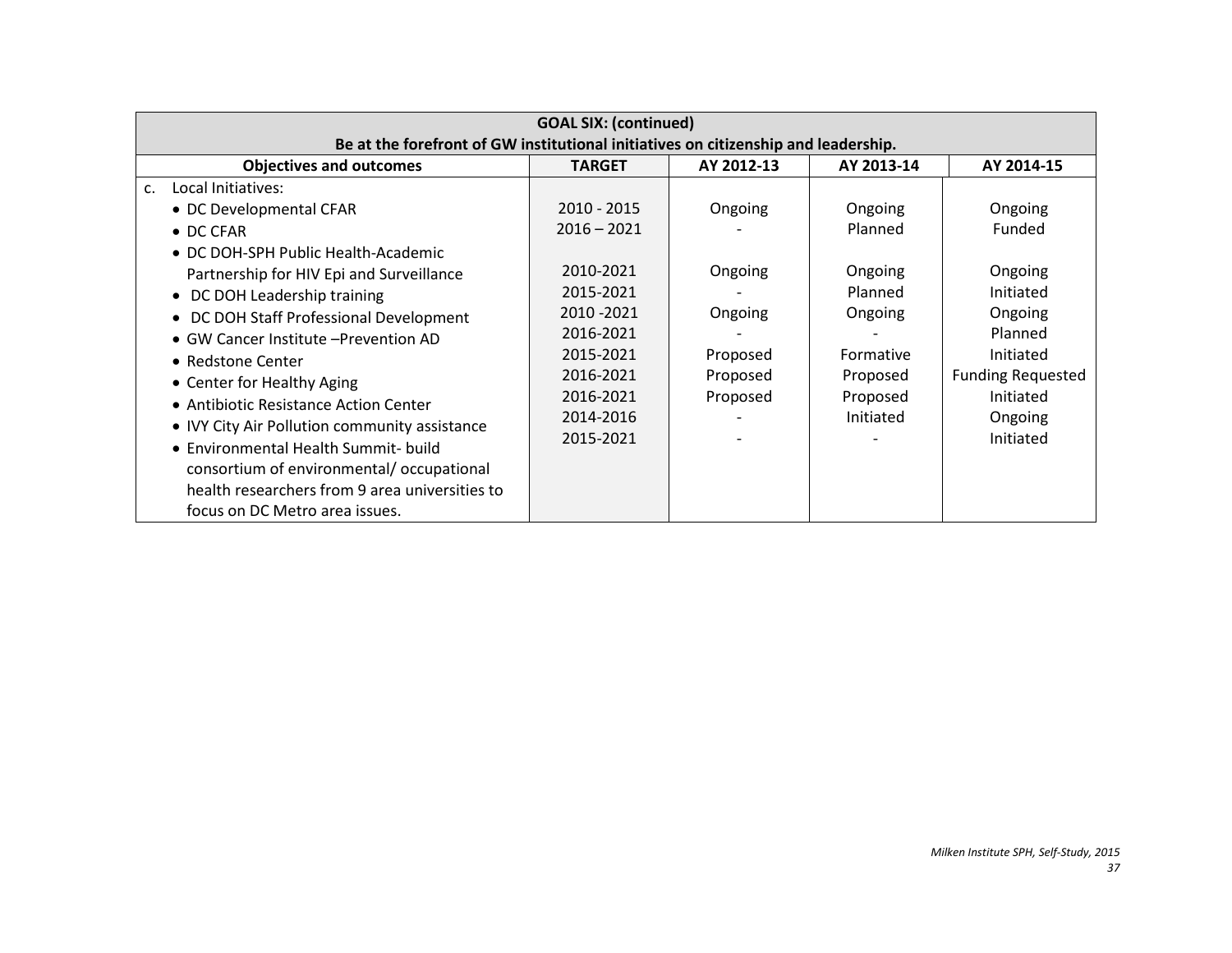| <b>GOAL SEVEN:</b><br>Increase financial strength.              |                                                                                          |                          |               |                   |  |  |  |  |
|-----------------------------------------------------------------|------------------------------------------------------------------------------------------|--------------------------|---------------|-------------------|--|--|--|--|
| <b>OBJECTIVES AND OUTCOMES</b>                                  | <b>TARGET</b>                                                                            | AY 2012-13               | AY 2013-14    | AY 2014-15        |  |  |  |  |
|                                                                 | Objective 1: Establish a forward looking budget process that engages all SPH leadership. |                          |               |                   |  |  |  |  |
| Build and implement a transparent and forward<br>a.             | AY2014/15                                                                                |                          |               | Launched          |  |  |  |  |
| thinking budget process.                                        |                                                                                          |                          |               |                   |  |  |  |  |
| Establish a school-wide budget committee.<br>b.                 | AY2015/16                                                                                |                          |               | Planned           |  |  |  |  |
| Objective 2: Raise \$25M for construction of new                | 2018                                                                                     | \$2,030,050              | \$3,080,125   | \$3,140,225       |  |  |  |  |
| buildings.                                                      |                                                                                          | (8.1%)                   | (12.3%)       | (12.6%)           |  |  |  |  |
| Objective 3: Meet GW Campaign goals.                            |                                                                                          |                          |               |                   |  |  |  |  |
| Identify thematic areas of giving.<br>a.                        | AY2012/13                                                                                | Academics &              | Ongoing       | Ongoing           |  |  |  |  |
|                                                                 |                                                                                          | Faculty Research;        |               |                   |  |  |  |  |
|                                                                 |                                                                                          | Student FA;              |               |                   |  |  |  |  |
|                                                                 |                                                                                          | <b>Building</b>          |               |                   |  |  |  |  |
| Establish Redstone Center.<br>b <sub>1</sub>                    | AY2015                                                                                   |                          | Proposed and  | Established and   |  |  |  |  |
|                                                                 |                                                                                          |                          | funded        | ongoing           |  |  |  |  |
| Restructure Dean's Council into Board of Advisors<br>c.         | AY2015/16                                                                                | $\overline{\phantom{a}}$ |               | Proposed and      |  |  |  |  |
| and Dean's Alumni Council.                                      |                                                                                          |                          |               | planned           |  |  |  |  |
| Increase donor identification and non-affiliated<br>$d_{\cdot}$ | AY2010-AY2021                                                                            | Ongoing                  | Ongoing       | Ongoing           |  |  |  |  |
| donor opportunities.                                            |                                                                                          |                          |               |                   |  |  |  |  |
| Endow and install Dean.<br>e.                                   | AY2014/15                                                                                | Case Statement           | Funded        | Complete          |  |  |  |  |
|                                                                 |                                                                                          |                          |               |                   |  |  |  |  |
| f.<br>Opening of 950 New Hampshire Avenue.                      | AY2010-AY2015                                                                            | Construction             | Move offices; | Move classrooms   |  |  |  |  |
|                                                                 |                                                                                          |                          | grand opening | and exercise labs |  |  |  |  |
| Dedication of Southby Conference Room.<br>g.                    | AY2015                                                                                   | Proposed                 | Committed     | Funded; opened    |  |  |  |  |
| Alumni outreach and events.<br>h.                               | AY2010-AY2021                                                                            | Ongoing                  | Ongoing       | Ongoing           |  |  |  |  |
| Increase faculty and staff giving rate.                         | AY2010-2021                                                                              | 11.0%                    | 11.2%         | 14.85%            |  |  |  |  |
| Increase Alumni giving rate.                                    | AY2010-AY2021                                                                            | 4.76%                    | 5.05%         | 5.1%              |  |  |  |  |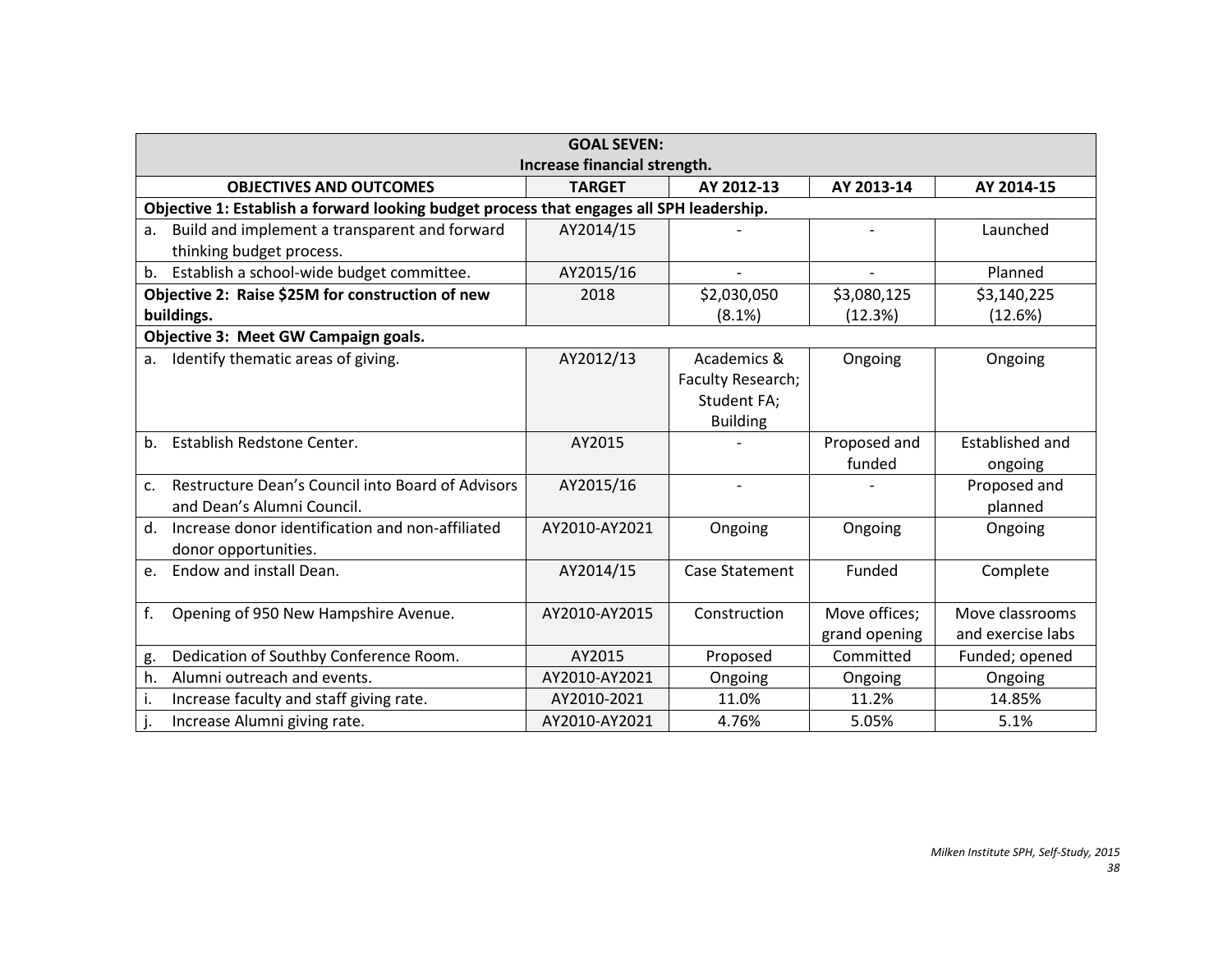| <b>GOAL SEVEN: (continued)</b><br>Increase financial strength.                                     |               |                   |                       |            |  |
|----------------------------------------------------------------------------------------------------|---------------|-------------------|-----------------------|------------|--|
| <b>OBJECTIVES AND OUTCOMES</b>                                                                     | <b>TARGET</b> | AY 2012-13        | AY 2013-14            | AY 2014-15 |  |
| Objective 4: Create more opportunities for revenue growth.                                         |               |                   |                       |            |  |
| Build student enrollment to sustainable levels.<br>a <sub>1</sub>                                  | AY2016/17     | 1,101             | 1,156                 | 1,428      |  |
| Build event revenue stream.<br>b.                                                                  | AY2012-AY2018 | \$0 (no building) | $$0$ (no<br>building) | \$77,491   |  |
| Maintain indirect cost recoveries sufficient to<br>support research facilities and administration. | Ongoing       | \$4.6M            | \$4.8M                | \$5.2M     |  |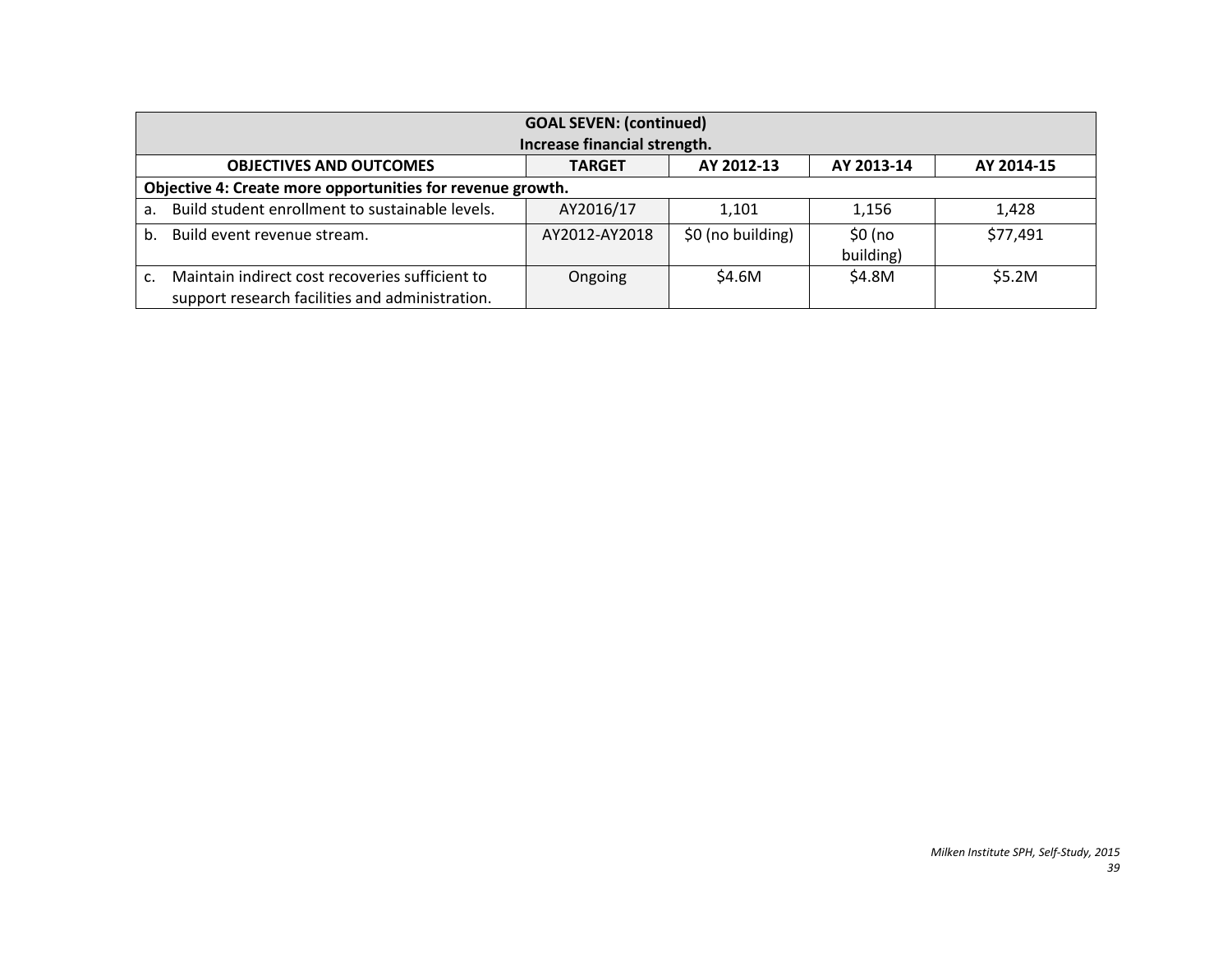**1.2.d.Description of the manner in which the self-study document was developed, including effective opportunities for input by important school constituents, including institutional officers, administrative staff, faculty, students, alumni and representatives of the public health community.**

Strategic planning and outreach to both internal and external constituencies has been a priority of the Dean since her arrival in August 2010. A large emphasis has been placed on communications and engagement.

An experienced Associate Dean for Academic Affairs was hired in August of 2011. Part of her charge was to begin preparing the school for our self-study while also simultaneously leading the path for the academic agenda of this school. The Associate Dean has dedicated much of the last four years towards strengthening the School's academic infrastructure and preparing us for the self-study process by:

- Partnering with the Provost's Office, the Registrar and other entities in GW's central administrative offices to overhaul data systems to more effectively track trends. This has been especially complex in the context of the former Medical Center (which often did not update data about the SPH in central systems) as well as the reorganization process (which required multiple recoding efforts);
- Leading a process with the SPH Curriculum Committee faculty members to overhaul the School's core MPH curriculum and ensure processes for regular review of the core;
- Restructuring the offices of Student Affairs and Admissions to create operations that meet the increased expectations within governance and service to the School's student population and to streamline processes to increase efficiencies;
- Addressing a number of aspects of our strategic plan: (1) bringing innovative program offerings such as the distance education and online/executive education platforms; (2) developing the one-year MPH track; (3) leading processes to improve undergraduate education; (4) supporting the development and approval of our new PhD programs; and (5) leading processes to reassess our approaches to quantitative and qualitative analyses;
- Supporting our faculty in the creation of the new MPH tracks in Global Environmental Health and Public Health Nutrition, and in obtaining approval for the new PhD in Social and Behavioral Sciences in Public Health;
- Refining the certificate and degree offerings to position the School to meet the ever-changing demands of the industry. This also resulted in elimination of the MPH, Public Health Management track, the MS, Exercise Science, Clinical Exercise Physiology concentration, the BS, Exercise Science, Pre-Dietetics concentration, the Minor in Health and Wellness and 15 certificate tracks;
- Building cross-cutting collaborations with other Schools at the University to further increase the students' accessibility to a larger portfolio of academic/practice offerings;